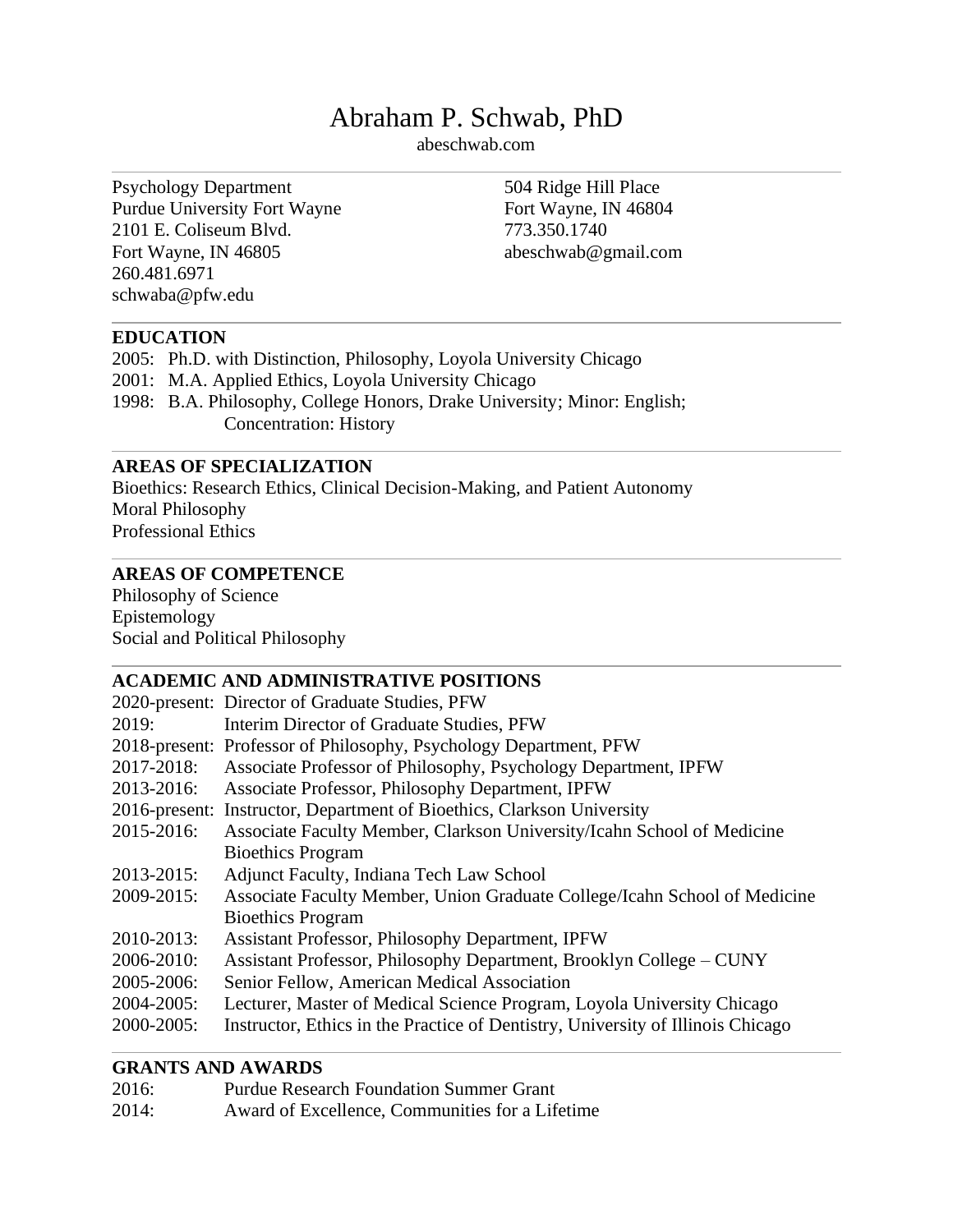| Community IRB Member Scholarship; PRIM&R Annual Conference                     |
|--------------------------------------------------------------------------------|
| IPFW Office of Research and External Support Grant (\$2000)                    |
| IPFW Office of Research and External Support Grant (\$2000)                    |
| Professional Staff Congress of the City University of New York Research Award  |
| 2009-present: Consultant: NIH Grant RFA-RM-08-030 (Rhodes, Rosamond, PI)       |
| Professional Staff Congress of the City University of New York Research Award  |
| Mrs. Giles Whiting Foundation Fellowship for Excellence in Teaching            |
| Office of the Dean of Graduate Studies, Research Travel Fund, Brooklyn College |
| Office of the Dean of Graduate Studies, Research Travel Fund, Brooklyn College |
| Professional Staff Congress of the City University of New York Research Award  |
| Office of the Dean of Graduate Studies, Research Travel Fund, Brooklyn College |
| Professional Staff Congress of the City University of New York Research Award  |
| Office of the Dean of Graduate Studies, Research Travel Fund, Brooklyn College |
| Senior Fellowship, American Medical Association                                |
| Arthur J. Schmitt Dissertation Fellowship                                      |
| Loyola University Chicago Teaching Fellowship                                  |
| Phi Beta Kappa, Drake University                                               |
| Donald R. Keyworth Award for Excellence in Philosophy, Drake University        |
| Trustee Scholarship Award, Drake University                                    |
|                                                                                |

#### **PUBLICATIONS**

#### **Books**

- Rhodes, R., Gligorov, N., & Schwab, A. (Eds.) (2013) *The human microbiome: Ethical, legal, and social concerns*. New York, NY. Oxford University Press.
- McGrath, M., Risucci, D., & Schwab, A. (Eds.) (2008) *Ethical issues in clinical surgery*. Chicago, IL: American College of Surgeons.
- Wynia, M., & Schwab, A. (2006) *Ensuring fairness in health care coverage decisions.* New York, NY: AMACOM.

#### **Book Chapters**

- Schwab, A. (2016) The Reproducibility of Epistemic Humility. In R. Bluhm (Ed.), *Knowing and Acting in Medicine* (pp. 59-75). New York, NY: Rowman and Littlefield International.
- Schwab, A. (2013). Killing Children. In D.E. Wittkower & L. Rush (Eds.), *Ender's Game and Philosophy: Genocide is Child's Play* (pp. 231-238). Chicago, IL: Open Court Press.
- Schwab, A., Bailey, M., Goldfarb, J., Hirschhorn, K., Rhodes, R., & Trusko, B. (2013). Property and research on the human microbiome. In R. Rhodes, N. Gligorov & A. Schwab (Eds.), *The human microbiome: Ethical, legal, and social concerns* (pp. 107-127). New York, NY: Oxford University Press.
- Schwab, A., Brenner, B., Goldfarb, J., Hirschhorn, R., & Philpott, S. (2013). Biobanks and the human microbiome. In R. Rhodes, N. Gligorov & A. Schwab (Eds.), *The human microbiome: Ethical, legal, and social concerns* (pp. 182-207). New York, NY: Oxford University Press.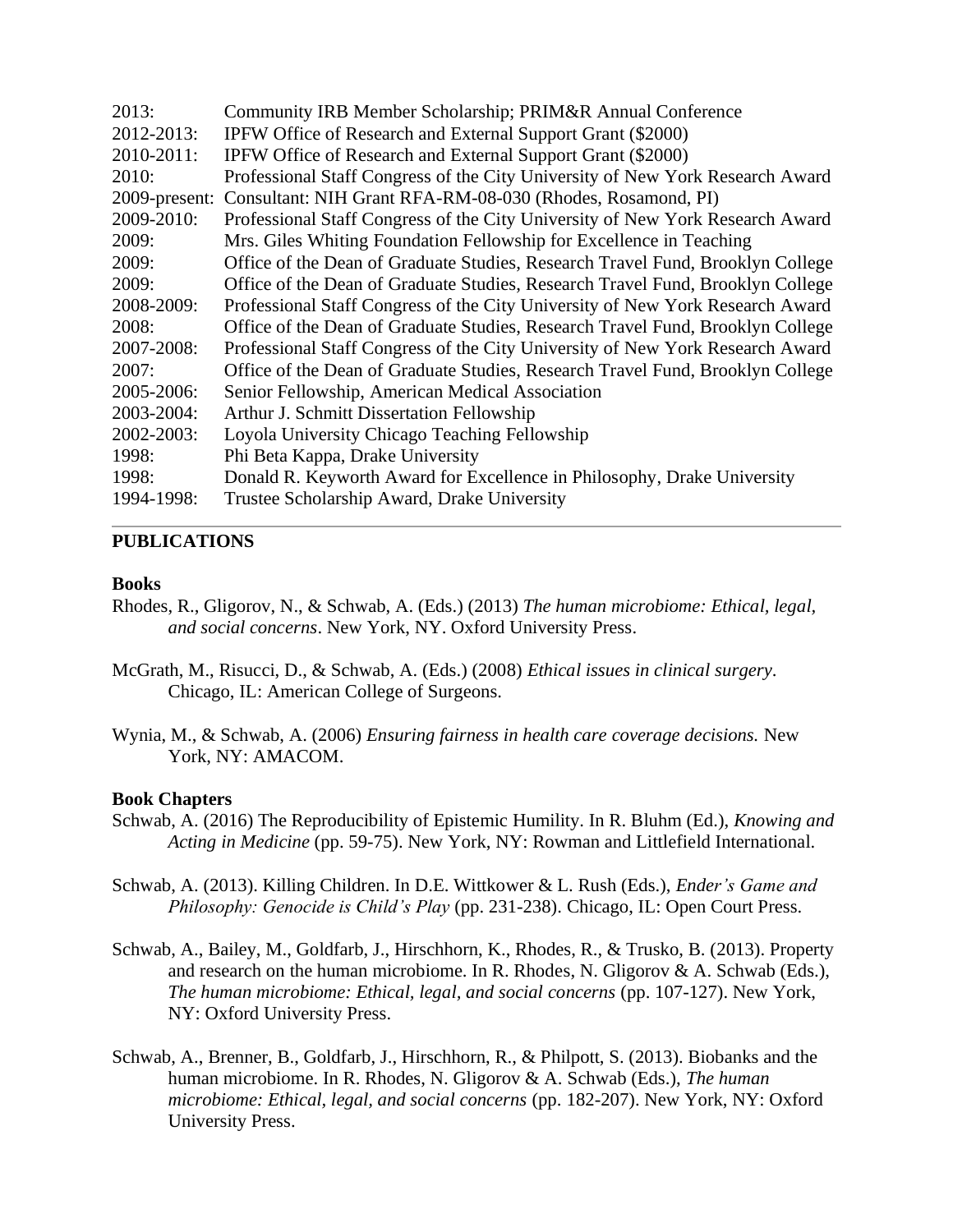- Gligorov, N., Frank, L., Schwab, A., & Trusko, B. (2013). Privacy, confidentiality, and new ways of knowing more. In R. Rhodes, N. Gligorov & A. Schwab (Eds.), *The human microbiome: Ethical, legal, and social concerns* (pp. 71-106). New York, NY: Oxford University Press.
- Schwab, A. (2012). 'You know nothing, Jon Snow' Epistemic humility beyond the wall. In H. Jacoby (Ed.), *Philosophy and the Game of Thrones: Logic cuts deeper than swords* (pp. 142-153). Hoboken, NJ: John Wiley & Sons.

#### **Articles and Refereed Commentaries**

- Giwa, A., Milsten, A., Vieira, D., Ogedegbe, C., Kelly, K., & Schwab, A. (2020). Should I Stay or Should I Go? A Bioethical Analysis of Healthcare Professionals' and Healthcare Institutions' Moral Obligations During Active Shooter Incidents in Hospitals — A Narrative Review of the Literature. *The Journal of Law, Medicine & Ethics*, *48*(2), 340– 351. https://doi.org/10.1177/1073110520935348
- Giwa, A. O., Milsten, A., Vieira, D. L., Ogedegbe, C., Kelly, K. M., Schwab, A. P., & Moskop, J. C. (2020). "Run, Hide, Fight," or "Secure, Preserve, Fight": How Should Health Care Professionals and Facilities Respond to Active Shooter Incidents?. *Academic emergency medicine : official journal of the Society for Academic Emergency Medicine*, *27*(3), 252– 255. https://doi.org/10.1111/acem.13912
- Park, J., Risher, M.T., Caulfield, T., Baudhuin, L.M., and Schwab, A. (2019) Privacy in Directto-Consumer genetic testing. *Clinical Chemistry*. 65:5 612–617 https:/doi.org/10.1373/clinchem.2018.298935
- Schwab, A. (2019) Defining conflicts of interest in terms of judgment. *Business and Professional Ethics* 38 (1): 111-131. https://doi.org/10.5840/bpej201812574
- Schwab, A., Luu, H., Wang, J. and Park, J. (2018) Genomic Privacy. *Clinical Chemistry* 64 (12): 1696–1703. https://doi.org/10.1373/clinchem.2018.289512
- Schwab, A. (2018) Calibrating confident judgments about medically unexplained symptoms. *American Journal of Bioethics* 18(5), 36-37. https://doi.org/10.1080/15265161.2018.1445313
- Schwab, A. (2017) The epistemic responsibilities in medicine of beneficence and respect for patient autonomy. *Ethics, Medicine and Public Health*, 3(2), 233-240. https://doi.org/10.1016/j.jemep.2017.04.015
- Schwab, A. (2016) The ASBH code of ethics and the limits of professional healthcare ethics consultations. *Journal of Medical Ethics*, 42(8), 504-509. https://doi.org/10.1136/medethics-2015-103074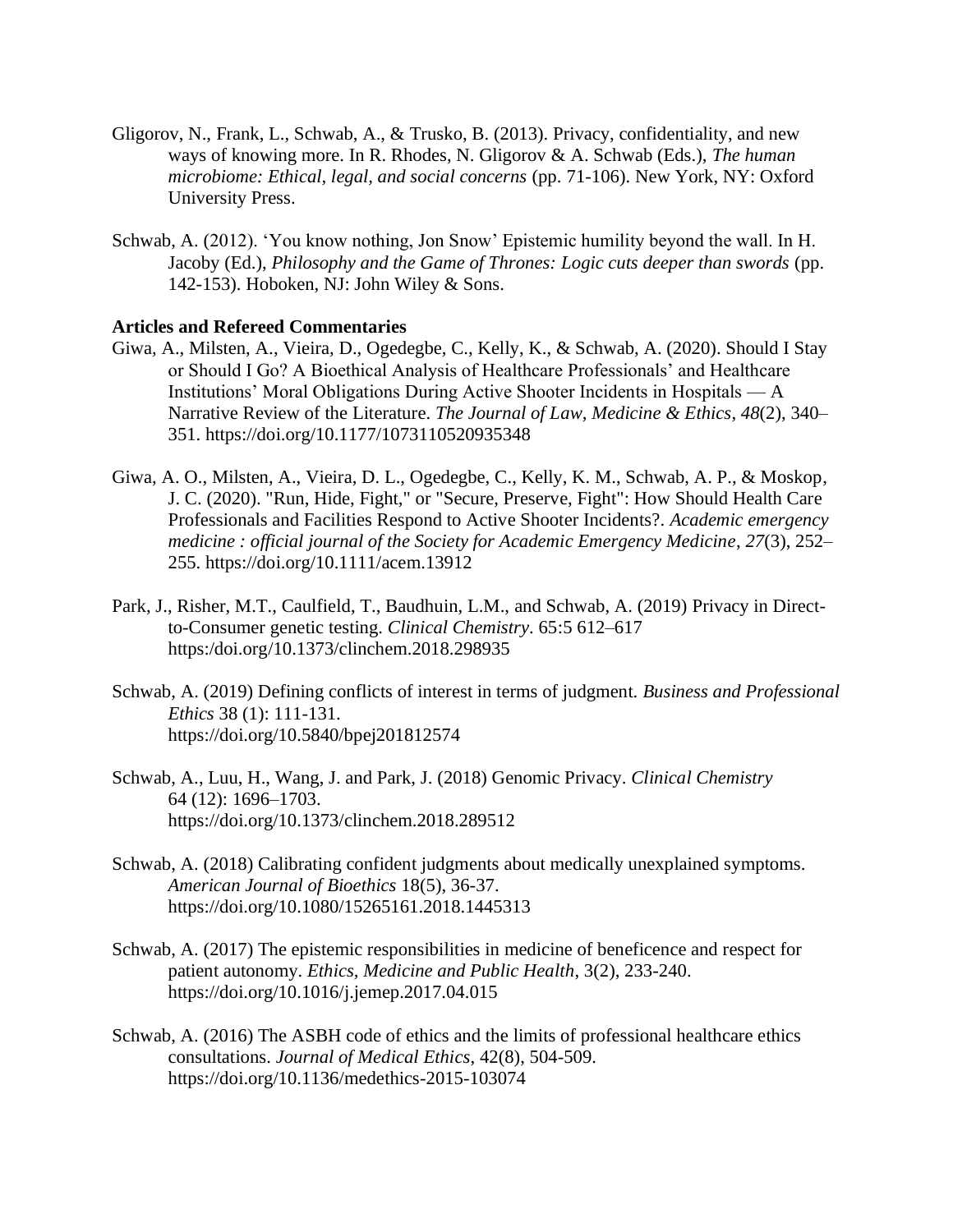- Schwab, A. (2016) Applying heuristics and biases more broadly and cautiously. *American Journal of Bioethics*, 16(5), 25-27. https://doi.org/10.1080/15265161.2016.1159764
- Schwab, A. (2013). Deception by omission. *American Journal of Bioethics*, 13(11), 52-53. https://doi.org/10.1080/15265161.2013.839755
- Schwab, A. (2013). The non-science of medicine. *Atrium: The Report of the Northwestern Medical Humanities & Bioethics Program*, Winter, 25-26.
- Schwab, A. (2012) Epistemic humility and medical practice. *Journal of Medicine and Philosophy*, 37, 28-48. https://doi.org/10.1093/jmp/jhr054
- Schwab, A., Frank, L., & Gligorov, N. (2011) Saying privacy, meaning confidentiality. *American Journal of Bioethics*, 11(11), 44-45. https://doi.org/10.1080/15265161.2011.608243
- Rhodes, R., Azzouni, J., Baumrin, S.B., Benkov, K., Blaser, M.J., Brenner, B., Dauben, J.W., Earle, W.J., Frank, L., Gligorov, N., Goldfarb, J., Hirschhorn, K., Hirschhorn, R., Holzman, I., Indyk, D., Jabs, E.W., Lackey, D.P., Moros, D.A., Philpott, S., Rhodes, M.E., Richardson, L.D., Sacks, H.S., Schwab, A., Sperling, R., Trusko, B., & Zweig, A. (2011) De minimis risk: A proposal for a new category of research risk. *American Journal of Bioethics*, 11(11), 1-7. http://doi.org/10.1080/15265161.2011.615588
- Schwab, A. (2010) Practice analysis and protocol analyses of cost-effectiveness: An inconvenient distinction. *Ethics in Biology, Engineering and Medicine*, 1(3), 187-197. http://doi.org/10.1615/EthicsBiologyEngMed.v1.i3.30
- Schwab, A. (2010) The recipe for overreaching regulation. *American Journal of Bioethics*, 10(8), 55-56. http://doi.org/10.1080/15265161.2010.482637
- Schwab, A. (2010) The two dogmas of empirical education in medicine. *Social Science and Medicine*, 70(11), 1677-1679. http://doi.org/10.1016/j.socscimed.2010.02.016
- Schwab, A. (2010) The details are in the field. *American Journal of Bioethics*, 10(1), 19-21. http://doi.org/10.1080/15265160903460921
- Schwab, A. (2009) When subtle deception turns into an outright lie. *American Journal of Bioethics*, 9(12), 30-32. http://doi.org/10.1080/15265160903234128
- Schwab, A. (2008) Risking the rewards of regulation. *American Journal of Bioethics*, 8(11), 9- 10. http://doi.org/10.1080/15265160802527267
- Schwab, A. (2008) Putting cognitive psychology to work: Improving decision-making in the medical encounter. *Social Science & Medicine*, 67, 1861-1869. http://doi.org/10.1016/j.socscimed.2008.09.005
- Schwab, A. (2008) Epistemic trust, epistemic responsibility and medical practice. *Journal of Medicine and Philosophy*, 33, 302-320. http://doi.org/10.1093/jmp/jhn013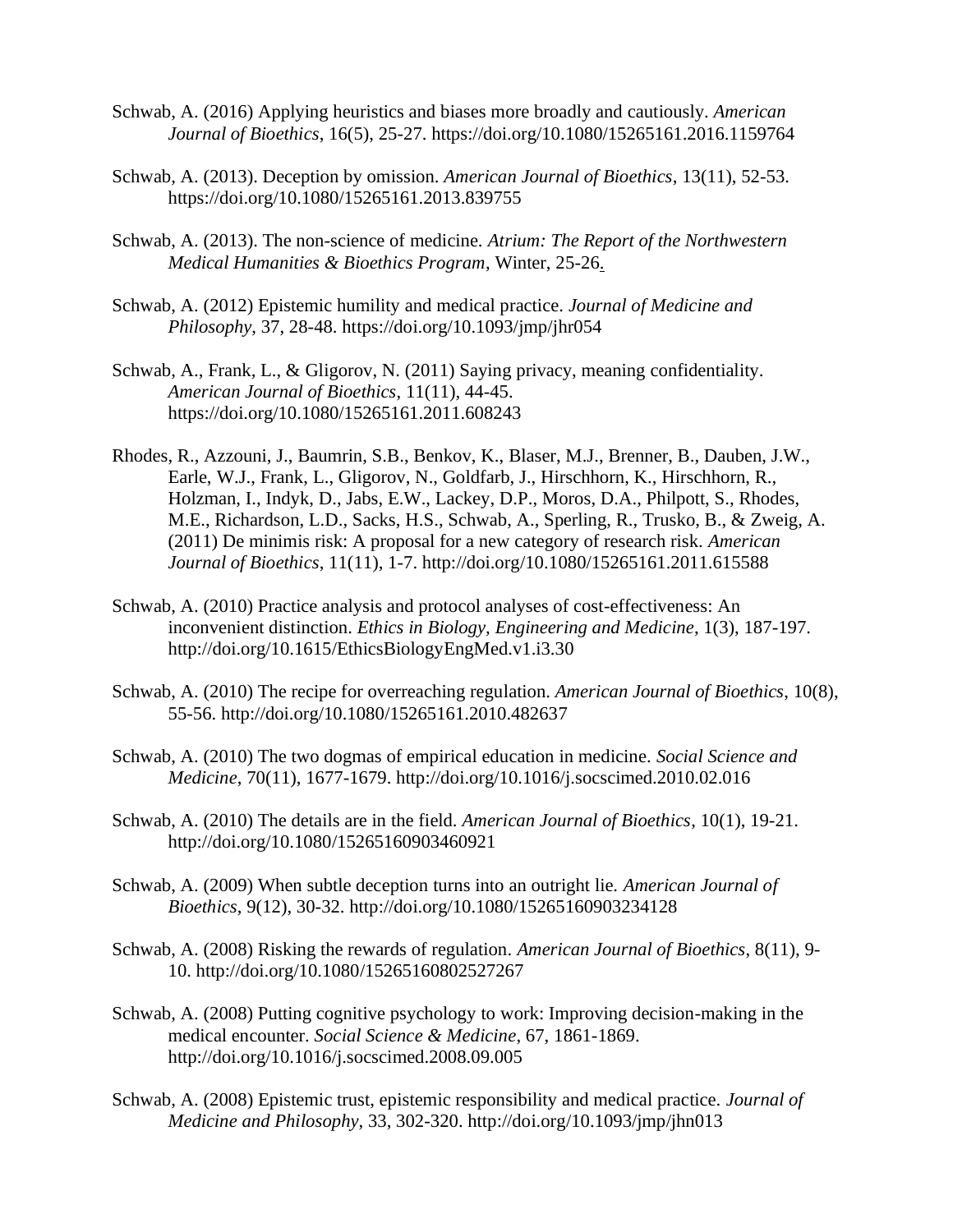- Satin, D. & Schwab, A. (2008) The realistic costs and benefits of translational research. *American Journal of Bioethics*, 8(3), 60-62. http://doi.org/10.1080/15265160802109348
- Schwab, A. (2007) Getting rid of heroes. *Atrium: The Report of the Northwestern Medical Humanities & Bioethics Program*, Summer, 25-28.
- Schwab, A. (2006) Formal and effective autonomy in health care. *Journal of Medical Ethics*, 32, 575-579. http://doi.org/10.1136/jme.2005.013391
- Schwab, A. (2006) Splitting the difference position. *American Journal of Bioethics*, 6(4), 74-76. http://doi.org/10.1080/15265160600755748
- Schwab, A., Carroll, K., & Wynia, M. (2006) What IS managed care anyway? *American Journal of Bioethics*, 6(1), 29-32. http://doi.org/10.1080/15265160500394770
- Schwab, A. (2005) The biases of bioterror funding. *American Journal of Bioethics*, 5(4), 54-56 http://doi.org/10.1080/15265160500194519

#### **Critical Reviews, Encyclopedia Entries, and Other Publications**

- Schwab, A. (2020, December 25) Holiday cheer beyond vision of Republicans *Fort Wayne Journal Gazette* Retrieved from https://www.journalgazette.net/opinion/columns/20201225/holiday-cheer-beyond-visionof-republicans
- Schwab, A. (2020, December 11) Room to learn more than just physical space *Fort Wayne Journal Gazette* Retrieved from https://www.journalgazette.net/opinion/columns/20201211/room-to-learn-more-than-justphysical-space
- Schwab, A. (2020, December 4) Can't mask need for coverings *Fort Wayne Journal Gazette* Retrieved from https://www.journalgazette.net/opinion/columns/20201204/cant-maskneed-for-coverings
- Schwab, A. (2020, November 13) In soccer or politics, claims are just a start *Fort Wayne Journal Gazette* Retrieved from https://www.journalgazette.net/opinion/columns/20201113/insoccer-or-politics-claims-are-just-a-start
- Schwab, A. (2020, October 30) A checklist of triumphs that spans four years *Fort Wayne Journal Gazette* Retrieved from https://www.journalgazette.net/opinion/columns/20201030/a-checklist-of-triumphs-thatspans-four-years
- Schwab, A. (2020, October 16) Cast votes that assure quality of life for everyone *Fort Wayne Journal Gazette* Retrieved from https://www.journalgazette.net/opinion/columns/20201016/cast-votes-that-assure-qualityof-life-for-everyone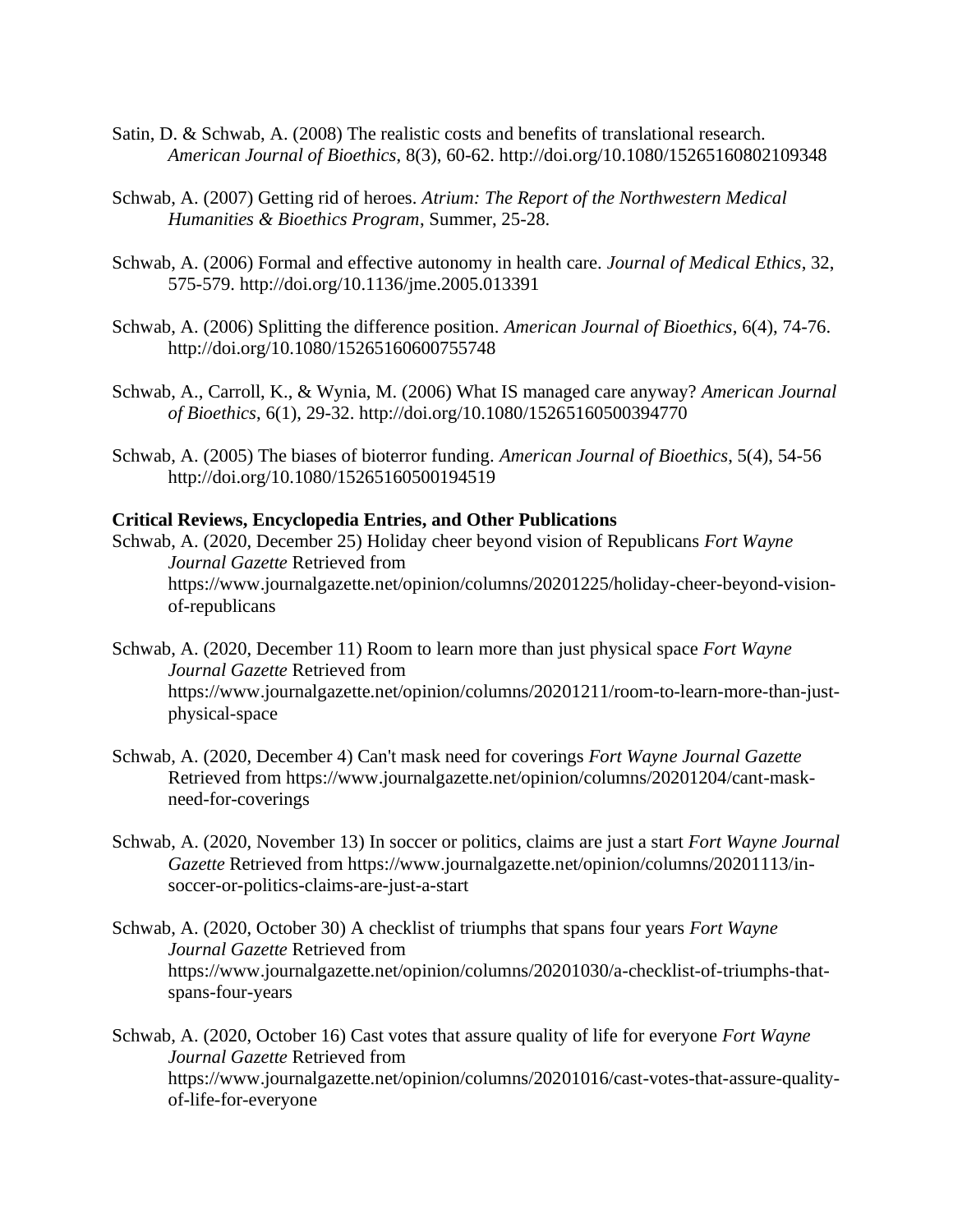- Schwab, A. (2020, October 2) Consistency at the core of ethical conduct *Fort Wayne Journal Gazette* Retrieved from https://www.journalgazette.net/opinion/columns/20201002/consistency-at-the-core-ofethical-conduct
- Schwab, A. (2020, September 18) Early vote best way to protect republic *Fort Wayne Journal Gazette* Retrieved from https://www.journalgazette.net/opinion/columns/20200918/earlyvote-best-way-to-protect-republic
- Schwab, A. (2020, September 4) Violence is an impotent response to protest *Fort Wayne Journal Gazette* Retrieved from https://www.journalgazette.net/opinion/columns/20200904/violence-is-an-impotentresponse-to-protest
- Schwab, A. (2020, August 21) Haphazard approach won't slow virus' spread *Fort Wayne Journal Gazette* Retrieved from https://www.journalgazette.net/opinion/columns/20200821/haphazard-approach-wontslowvirus-spread
- Schwab, A. (2020, August 7) Society often offers little in support of its demands *Fort Wayne Journal Gazette* Retrieved from https://www.journalgazette.net/opinion/columns/20200807/society-often-offers-littleinsupport-of-its-demands
- Schwab, A. (2020, July 24) Consolation of science is rooted in reliability *Fort Wayne Journal Gazette* Retrieved from https://www.journalgazette.net/opinion/columns/20200724/consolation-of-scienceisrootedin-reliability
- Schwab, A. (2020, July 10) Schools face unbeatable obstacles *Fort Wayne Journal Gazette* Retrieved from https://www.journalgazette.net/opinion/columns/20200710/schools-faceunbeatable-obstacles
- Schwab, A. (2020, June 26) On track, but only if we stay vigilant: Virus not guaranteed to trend downward *Fort Wayne Journal Gazette* Retrieved from https://www.journalgazette.net/opinion/columns/20200626/on-track-but-only-if-we-stayvigilant
- Schwab, A. (2020, June 12) Liability essential to police reforms *Fort Wayne Journal Gazette* Retrieved from https://www.journalgazette.net/opinion/columns/20200612/liabilityessential-to-police-reforms
- Schwab, A. (2020, May 29) Return to campus? Weigh the risks first *Fort Wayne Journal Gazette* Retrieved from https://www.journalgazette.net/opinion/columns/20200529/return-tocampus-weigh-the-risks-first
- Schwab, A. (2020, May 15) Let respect lead choices over risk acceptance *Fort Wayne Journal Gazette* Retrieved from https://www.journalgazette.net/opinion/columns/20200515/let-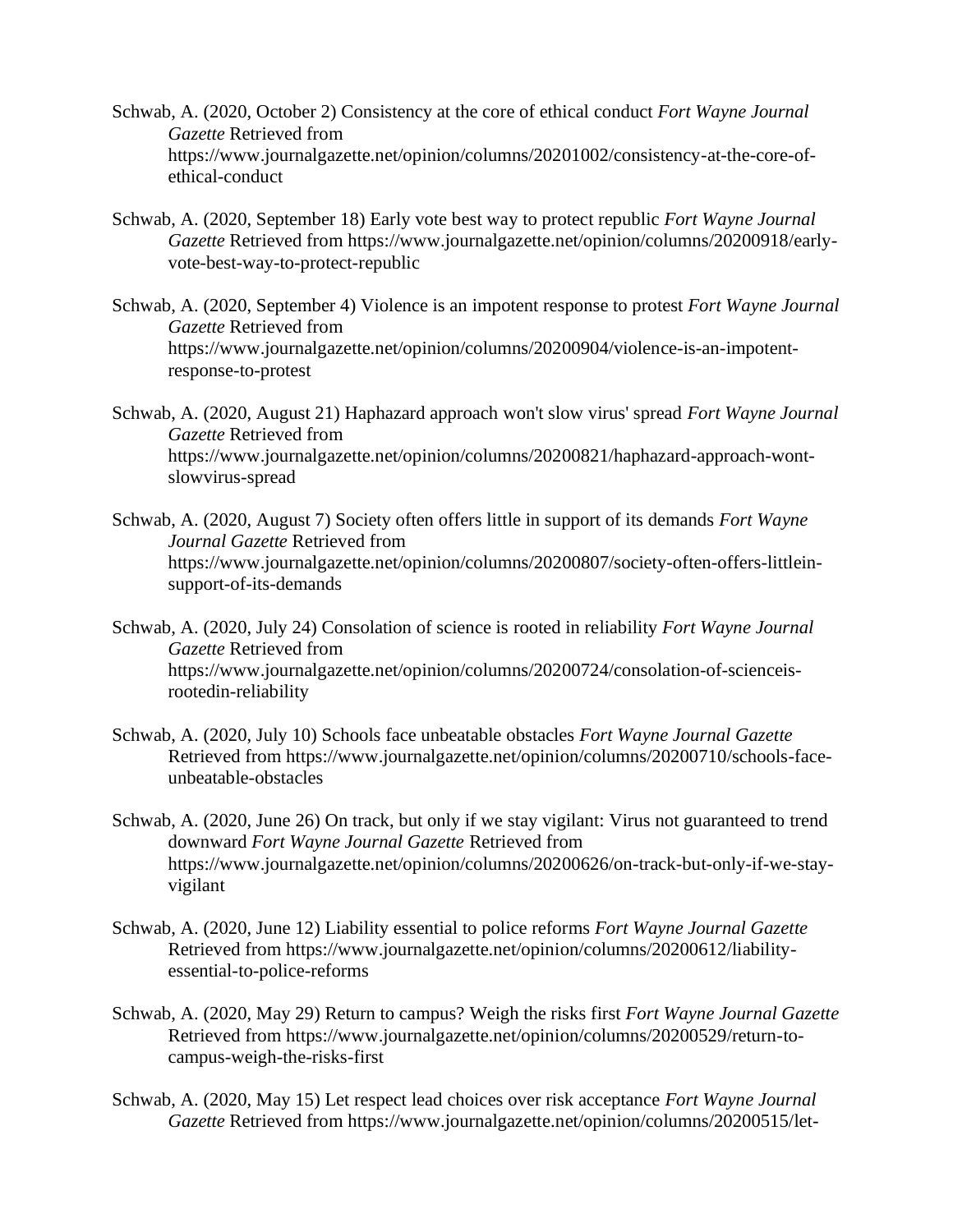respect-lead-choices-over-riskacceptance

- Schwab, A. (2020, May 1) Specificity key factor of effective antibody test *Fort Wayne Journal Gazette* Retrieved from https://www.journalgazette.net/opinion/columns/20200501/specificitykey-factorofeffectiveantibody-test
- Schwab, A. (2020, April 17) Accountability in short supply as virus rages *Fort Wayne Journal Gazette* Retrieved from https://www.journalgazette.net/opinion/columns/20200417/accountability-in-shortsupply-as-virus-rages
- Schwab, A. (2020, March 29) Kryptonite of conflicts having lethal consequences *Fort Wayne Journal Gazette* Retrieved from https://www.journalgazette.net/opinion/sundaycenterpiece/20200315/misinformation-from-the-top-is-putting-additional-lives-at-risk
- Schwab, A. (2020, March 15) Misinformation from the top is putting additional lives at risk *Fort Wayne Journal Gazette* Retrieved from https://www.journalgazette.net/opinion/sundaycenterpiece/20200315/misinformation-from-the-top-is-putting-additional-lives-at-risk
- Schwab, A. (2019, August 7) Cost savings may offset taxes on Medicare for All proposal *Fort Wayne Journal Gazette* Retrieved from https://www.journalgazette.net/opinion/columns/20190807/cost-savings-may-offsettaxes-on-medicare-for-all-proposal
- Schwab, A., Luu, H.S., Wang, J., and Park, J.Y. (2019, March 5) Your DNA could imprison your child. Retrieved from https://www.publichealthpost.org/research/your-dna-couldimprison-your-child/
- Schwab, A. (2018, November 13) Invalid argument: Even nonvoters right to complain when their interests go unrepresented. Retrieved from http://www.journalgazette.net/opinion/columns/20181113/invalid-argument
- Schwab, A. (2018, May 11) In the first degree: College experiences prepare you to live your life – if not necessarily for your eventual career. Retrieved from http://www.journalgazette.net/opinion/columns/20180511/in-the-first-degree
- Schwab, A. (2018, March 11) Engagement best antidote to electoral interference. Retrieved from http://www.journalgazette.net/opinion/columns/20180311/engagement-best-antidote-toelectoral-interference
- Schwab, A. (2017, December 5) The perversity of Trump, Banks, and the GOP. Retrieved from http://wboi.org/post/opinion-perversity-trump-banks-and-gop
- Schwab, A. (2017, November 13) Fact to the contrary. *Fort Wayne Journal Gazette*. Retrieved from http://www.journalgazette.net/opinion/columns/20171113/facts-to-the-contrary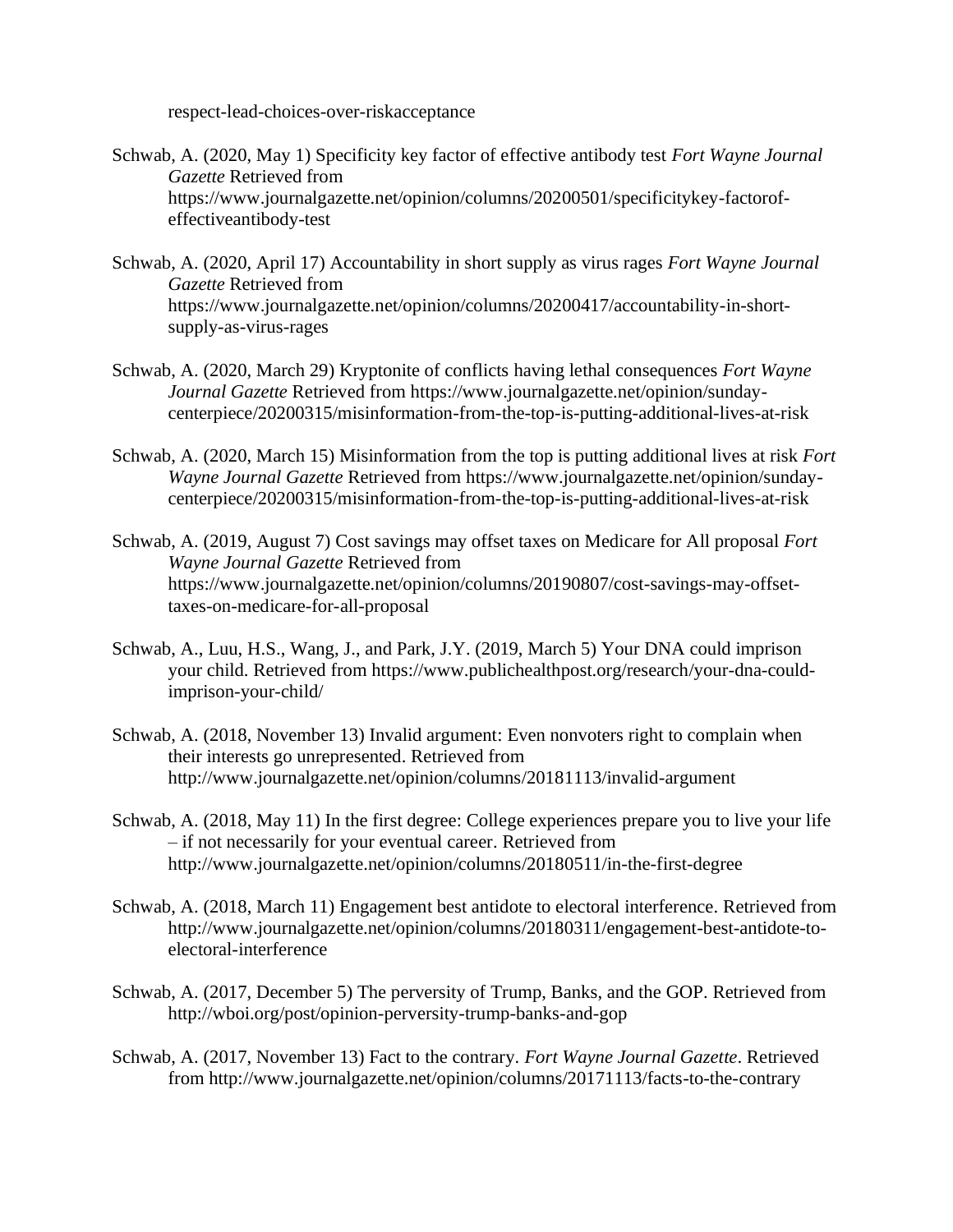- Schwab, A. (2017, October 24) The hidden horrors of health care reform. Retrieved from http://wboi.org/post/opinion-hidden-horrors-healthcare-reform
- Schwab, A. (2017, September 22) Why I don't really about single-payer or the Graham-Cassidy bill. Retrieved from http://wboi.org/post/opinion-why-i-don-t-really-care-about-singlepayer-or-graham-cassidy-bill
- Schwab, A. (2017, September 10) Positioned to keep executive in check. *Fort Wayne Journal Gazette*. Retrieved from http://www.journalgazette.net/opinion/columns/20170910/positioned-to-keep-executivein-check
- Schwab, A. (2017, August 17) Talking precisely about sensitivities. Retrieved from http://wboi.org/post/column-talking-precisely-about-sensitivities
- Schwab, A. (2017, June 29) Health systems shouldn't limit opportunities. Retrieved from http://www.journalgazette.net/opinion/columns/20170629/health-system-shouldnt-limitopportunities
- Schwab, A. (2017, June 20) Senate Republicans' brutal honesty about health care reform. Retrieved from http://wboi.org/post/opinion-senate-republicans-brutal-honesty-abouthealth-care-reform
- Schwab, A. (2017, May 17) A 'richer' appreciation of the AHCA. Retrieved from http://wboi.org/post/opinion-richer-appreciation-ahca
- Schwab, A. (2017, March 15) Paul Ryan's problem with Medicare. Retrieved from http://wboi.org/post/opinion-paul-ryan-s-problem-medicare
- Schwab, A. (2017, March 4) Russia conflicts offer Sessions in D.C. ethics. *Fort Wayne Journal Gazette*. Retrieved from http://www.journalgazette.net/opinion/columns/Russia-conflictsoffer-Sessions-in-D-C--ethics-18060895
- Schwab, A. (2017, February 22) Conflicts of interest in the professions and in public service. Retrieved from http://wboi.org/post/opinion-conflicts-interest-professions-and-publicservice
- Schwab, A. (2017, January 25) Repeal or reform? Retrieved from http://wboi.org/post/opinionrepeal-or-reform
- Schwab, A. (2017, January 8) A capitol offense. *Fort Wayne Journal Gazette*. Retrieved from http://www.journalgazette.net/opinion/sunday-centerpiece/A-Capitol-offense-17113137
- Schwab, A. (2016, December 20) You should make your holiday gathering more uncomfortable: Here's how. Retrieved from http://wboi.org/post/you-should-make-your-holidaygathering-more-uncomfortable-here-s-how#stream/0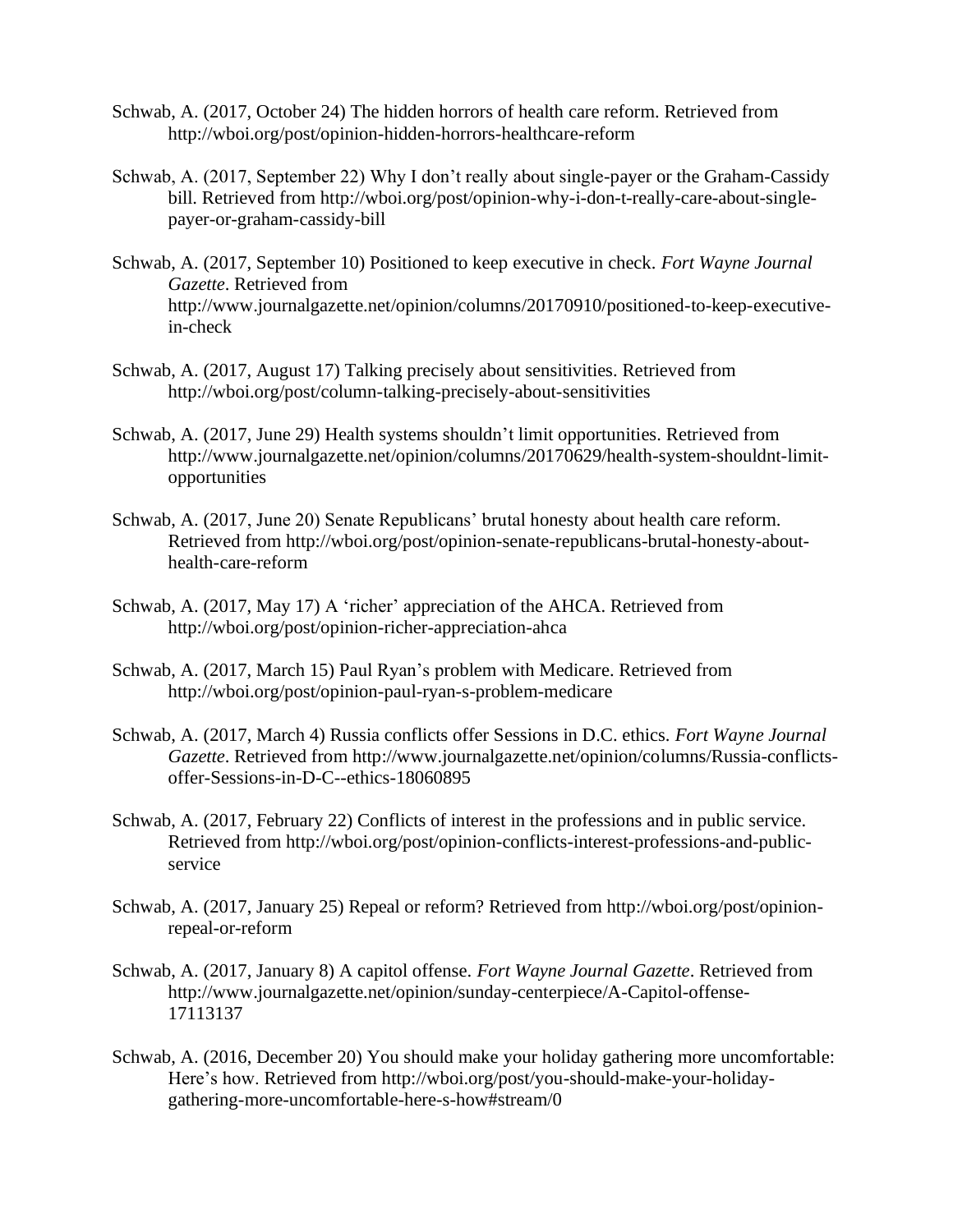- Schwab, A. (2016, December 18) A transition awash in issues. *Fort Wayne Journal Gazette*. Retrieved from http://www.journalgazette.net/opinion/columns/A-transition-awash-inissues-16848584
- Schwab, A. (2016, November 22) A sucker is born every minute. Retrieved from http://wboi.org/post/opinion-sucker-born-every-minute
- Schwab, A. (2016, November 18). Community leaders must reassure most vulnerable. *Fort Wayne Journal Gazette*. Retrieved from http://www.journalgazette.net/opinion/columns/ Community-leaders-must-reassure-most-vulnerable-16316232
- Schwab, A. (2016, November 4) The ethics of accountability at IPFW. Retrieved from http://wboi.org/post/opinion-ethics-accountability-ipfw
- Schwab, A. (2016, October 19) Unsatisfactory answers for nation's Muslims. *Fort Wayne Journal Gazette*. Retrieved from http://www.journalgazette.net/opinion/columns/ Unsatisfactory-answers-for-nation-s- Muslims-15758582
- Schwab, A. (2016, October 19) A theocratic view of abortion. Retrieved from http://wboi.org/post/opinion-theocratic-view-abortion
- Schwab, A. (2016, September 20) Diagnosing Hillary Clinton and Donald Trump from a distance. Retrieved from http://wboi.org/post/diagnosing-hillary-clinton-and-donaldtrump-distance
- Schwab, A. (2016) Reproducing scientific research: The common sense of epistemic humility. *IPFW Connect*
- Schwab, A. (2016, August 17) The cognitive dissonance of marijuana. Retrieved from http://wboi.org/post/opinion-cognitive-dissonance-marijuana
- Schwab, A. (2016, July 19) The mercenary markets of US healthcare. Retrieved from http://wboi.org/post/mercenary-markets-us-healthcare
- Schwab, A. (2016, June 17) Gun control, public health and the public good. Retrieved from http://wboi.org/post/opinion-gun-control-public-health-and-public-good
- Schwab, A. (2016, June 3) The ethics of student evaluations and program accreditation. Retrieved from http://wboi.org/post/ethics-student-evaluations-and-programaccreditations
- Schwab, A. (2016, May 17) Healthcare ethics consultants' place in the world of health care 'professionals' Retrieved from http://blogs.bmj.com/medicalethics/2016/05/17/healthcare-ethics-consultants-place-in-the-world-of-health-careprofessionals/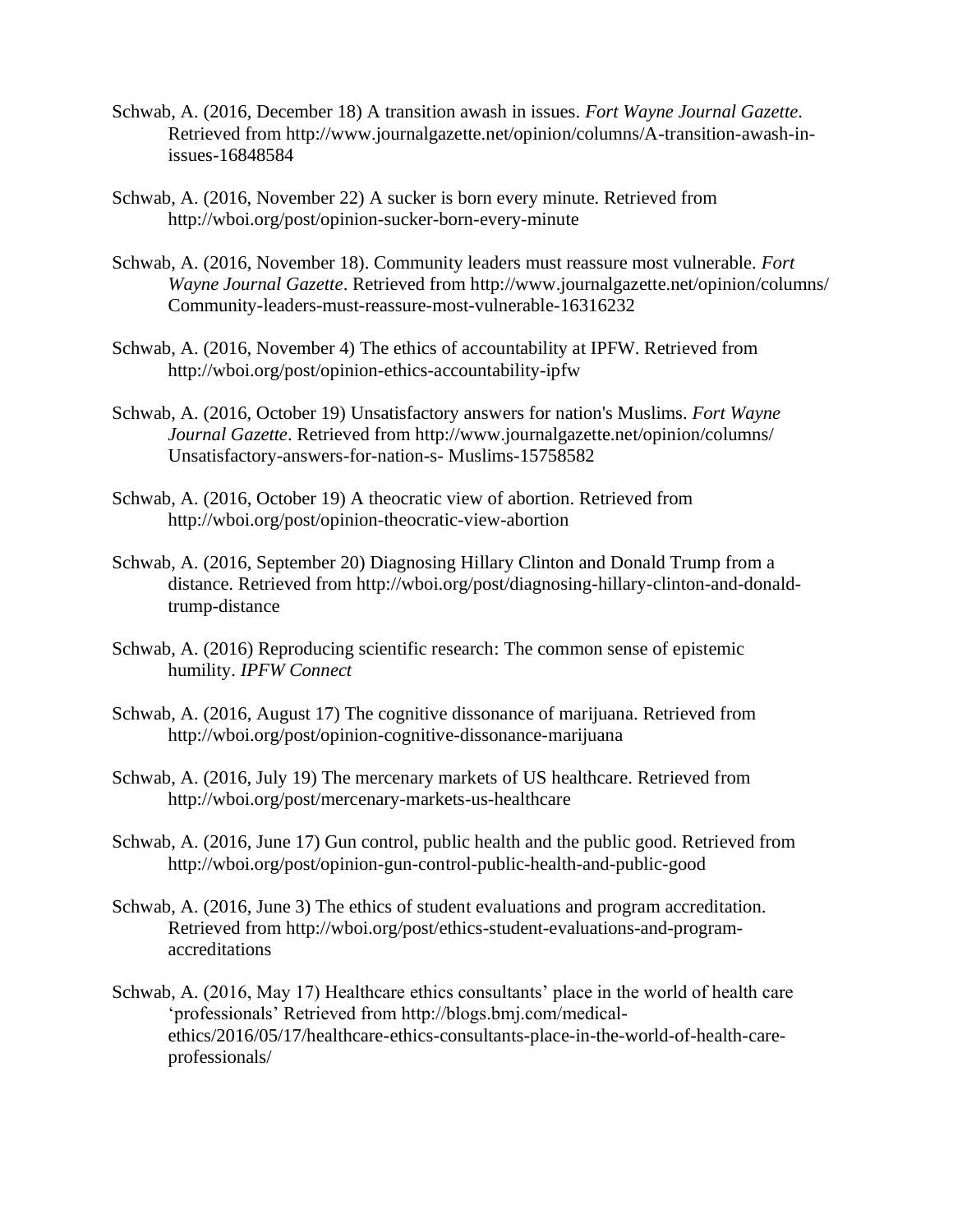- Schwab, A. (2016, May 15) A liberal dose of publicity. *Fort Wayne Journal Gazette*. Retrieved from http://www.journalgazette.net/opinion/columns/A-liberal-dose-of-publicity-13029171
- Schwab, A. (2016, April 15) In celebration of national health decisions day: A primer on advance directives in Indiana. Retrieved from http://wboi.org/post/celebration-nationalhealth-decisions-day-primer-advance-directives-indiana
- Schwab, A. (2016, March 24) Courting disaster: House Bill 1337 and increasing regulations on abortion in Indiana. Retrieved from http://wboi.org/post/courting-disaster-house-bill-1337-and-increasing-regulations-abortion-indiana
- Schwab, A. (2016, February 17) The moral conundrum about Medicare for all. Retrieved from http://wboi.org/post/moral-conundrum-about-medicare-all
- Schwab, A. (2016, January 20) Who should decide when the patient can't: A few suggestions for the Indiana legislature. Retrieved from http://wboi.org/post/who-should-decide-whenpatient-can-t-few-suggestions-indiana-legislature
- Schwab, A. (2015, December 18) Putting a price on quality of life. Retrieved from http://wboi.org/post/putting-price-quality-life
- Schwab, A. (2015, December 4) Refusal to help Syrian refugees is a selfish act. *Fort Wayne Journal Gazette*. Retrieved from http://www.journalgazette.net/opinion/columns/Refusalto-help-Syrian-refugees-is-a-selfish-act-10247844
- Schwab, A. (2015, November 20) Moving from the right to refuse to the responsibilities of control. Retrieved from http://wboi.org/post/moving-right-refuse-responsibilities-control
- Schwab, A. (2015, October 27) Different kinds of death: A primer on problems at the end of life. Retrieved from http://wboi.org/post/different-kinds-death-primer-problems-end-life
- Schwab, A. (2015, September 27) A valuable lesson in morality and the marketplace. *Fort Wayne Journal Gazette*. Retrieved fromhttp://www.journalgazette.net/opinion/columns/ A-valuable-lesson-in-morality-and-the-marketplace-8983332
- Schwab, A. (2015, September 15) Role of religion in a pluralistic society. Retrieved from http://wboi.org/post/role-religion-pluralistic-society
- Schwab, A. (2015, August 23) The false promise of defunding. *Fort Wayne Journal Gazette*. Retrieved from http://www.journalgazette.net/Opinion/Columns/The-false-promise-ofdefunding-8336564
- Schwab, A. (2015, August 19) The failure of BMI as a medical metric. Retrieved from http://wboi.org/post/failure-bmi-medical-metric
- Schwab, A. (2015, July 15) William S.E. "Doc" Coleman and getting paid to talk. July 15. Retrieved from http://wboi.org/post/william-se-doc-coleman-and-getting-paid-talk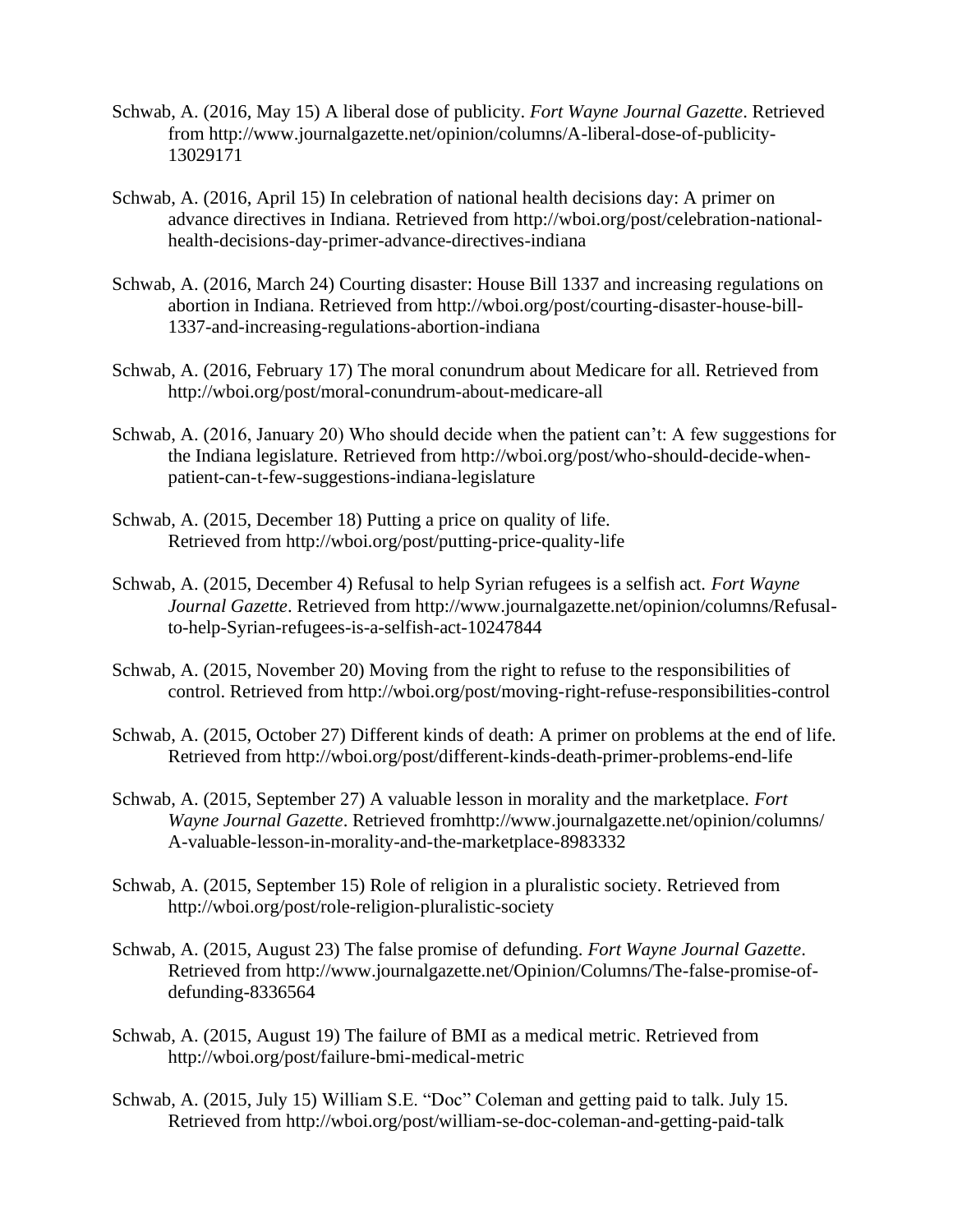- Schwab, A. (2015, June 26) Recent cases reveal how ideology can blind us. *Fort Wayne Journal Gazette*. Retrieved from http://www.journalgazette.net/opinion/columns/Recent-casesreveal-how-ideology-can-blind-us-7394377
- Schwab, A. (2015, June 22) Obamacare and SCOTUS, Part III: A primer and opinions on King v. Burwell. Retrieved from http://wboi.org/post/obamacare-and-scotus-part-iii-primerand-opinions-king-v-burwell
- Schwab, A. (2015, May 21) Pushing the needle: A therapeutic approach to drug use and social harm. Retrieved from http://wboi.org/post/pushing-needle-therapeutic-approach-druguse-and-social-harm
- Schwab, A. (2015, May 17) Taking a big ISTEP toward adulthood. *Fort Wayne Journal Gazette*. http://www.journalgazette.net/opinion/columns/Taking-a-big-ISTEP-towardadulthood-6605913
- Schwab, A. (2015, April 16) The importance, and limits, of advance care planning. Retrieved from http://wboi.org/post/importance-and-limits-advanced-care-planning
- Schwab, A. (2015, April 16) Putting patients' wishes first. *Fort Wayne Journal Gazette*. Retrieved from http://www.journalgazette.net/opinion/editorials/Putting-patients--wishesfirst-6095905
- Schwab, A. (2015, March 20) Paul Kalinithi, Smith-Magenis Syndrome, and certainty in medicine. Retrieved from http://wboi.org/post/paul-kalanithi-smith-magenis-syndromeand-certainty-medicine
- Schwab, A. (2015, February 18) Two key distinctions for understanding the value of vaccinations. Retrieved from http://wboi.org/post/two-key-distinctions-understandingvalue-vaccinations
- Schwab, A. (2015, January 22) The alchemy of allergies: What blood tests mean . . . and what they don't. Retrieved from http://wboi.org/post/alchemy-allergies-what-blood-test-scoresmean-and-what-they-don-t
- Schwab, A. (2014, December 17) The failure to police medical professionals. Retrieved from http://wboi.org/post/failure-police-medical-professionals
- Schwab, A. (2014, December 4) Some lessons Ferguson can't teach. *Fort Wayne Journal Gazette*. Retrieved from http://www.journalgazette.net/opinion/columns/Some-lessons-Ferguson-can-t-teach-3774842
- Schwab, A. (2014, November 19) Obamacare, net neutrality, and 'Whac-a-Mole' regulation. Retrieved from http://wboi.org/post/obamacare-net-neutrality-and-whac-mole-regulation
- Schwab, A. (2014, October 17) Going gently into that good night. Retrieved from http://wboi.org/post/going-gently-good-night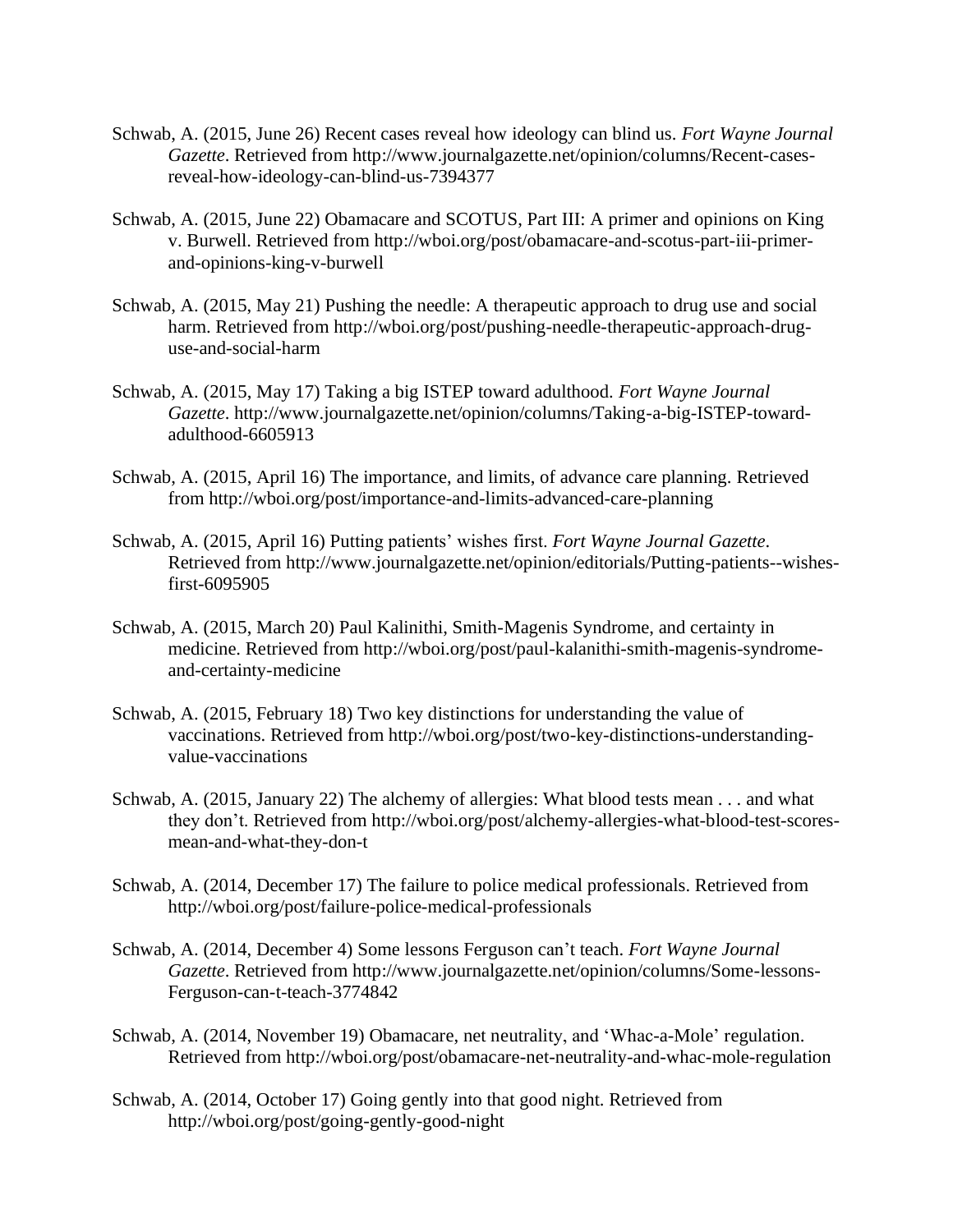- Schwab, A. (2014, September 17) Remembering your right of refusal. Retrieved from http://wboi.org/post/remembering-your-right-refusal
- Schwab, A. (2014, August 17). CDC role to ensure risks are minimal. *Fort Wayne Journal Gazette*, p. 11A.
- Schwab, A. (2014, August 13) The business of Ebola. Retrieved from http://wboi.org/post/business-ebola
- Schwab, A. (2014, July 18) Facebook, baby's blood, and the debate over informed consent. Retrieved from http://wboi.org/post/facebook-babys-blood-and-debate-over-informedconsent
- Schwab, A. (2014, July 6) Complicated, crowded decisions. *Fort Wayne Journal Gazette*, p. 17A.
- Schwab, A. (2014, June 19) 'Respecting Choices' in northeast Indiana. Retrieved from http://wboi.org/post/respecting-choices-northeast-indiana
- Schwab, A. (2014, May 21) HIP, Hoosiers, and healthcare incentives. Retrieved from http://wboi.org/post/hip-hoosiers-and-incentivizing-health
- Schwab, A. (2014) The limits of intuition in medicine: A review of Hillel Braude's *Intuition in medicine: A philosophical defense of clinical reasoning*. *American Journal of Bioethics*, 14(6), 54-55. http://doi.org/10.1080/15265161.2014.903645
- Schwab, A. (2014, April 10) Keep your head in the game. Retrieved from http://wboi.org/post/keep-your-head-game
- Schwab, A. (2014, March 19) School districts need uniform policy for allergens in the classroom. Retrieved from http://wboi.org/post/school-districts-need-uniform-policyallergens-classroom#stream/0
- Schwab, A. (2014, February 24) Emphasis on bottom line can destroy workers' trust. *Fort Wayne Journal Gazette*, p. 9A.
- Schwab, A. (2014, February 19) Hidden costs of health care. Retrieved from http://wboi.org /post/hidden-costs-health-care
- Schwab, A. (2014, January 22) How do you define death? Retrieved from http://wboi.org /post/how-do-you-define-death
- Schwab, A. (2014, January 5) Injunction highlights health coverage flaws. *Fort Wayne Journal Gazette*, p. 9A.
- Schwab, A. (2013, December 3) POST helps crystallize End-of-Life Decisions. *Fort Wayne Journal Gazette*, p. 7A.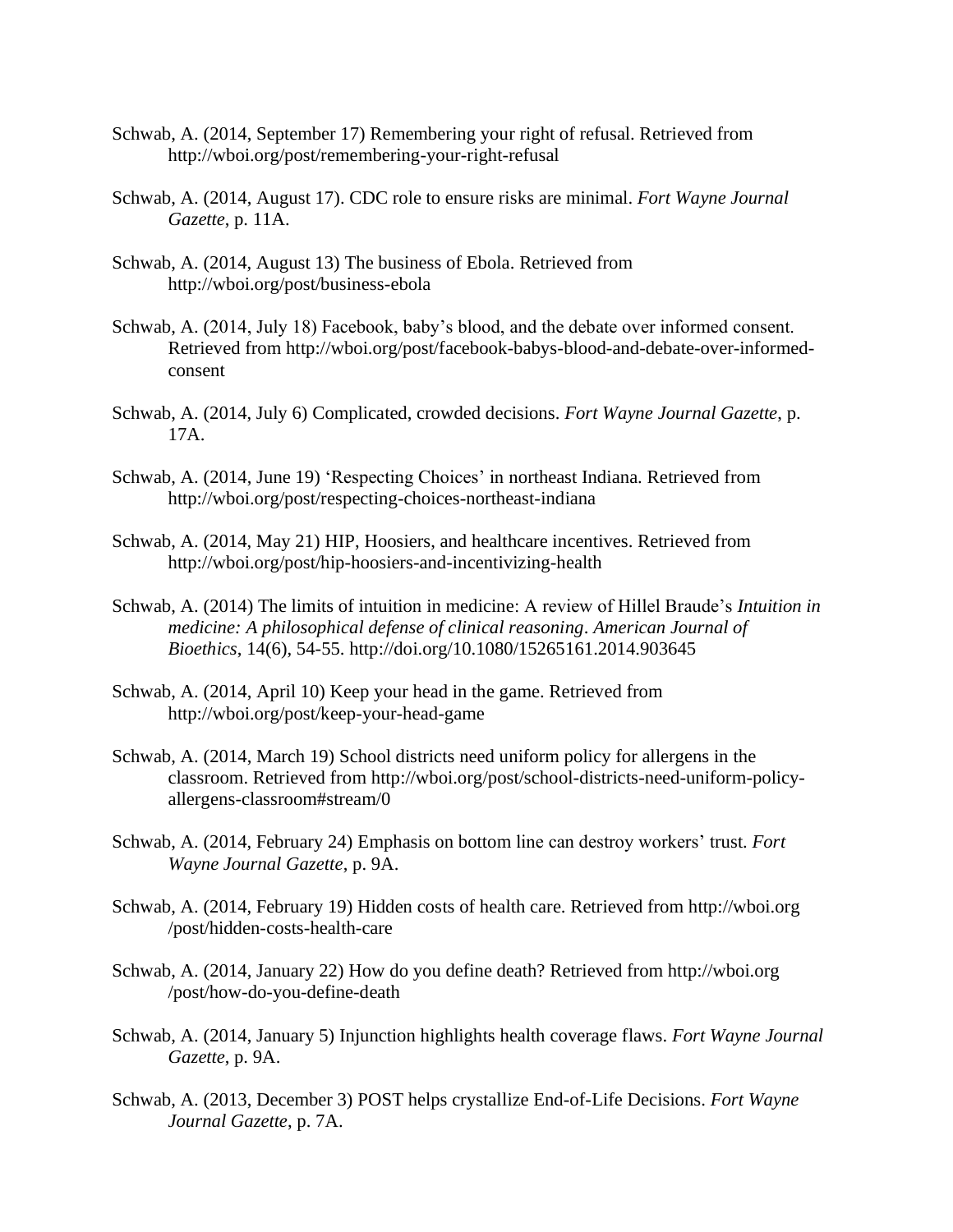- Schwab, A. (2013, October 27.) Acting in the best interests of the patient. *Fort Wayne Journal Gazette*, p. 12A.
- Schwab, A. (2013, August 4) Medical work demands inoculations. *Fort Wayne Journal Gazette*, p. 10A.
- Schwab, A. (2013, March 10) Insurance analogy unhealthy example: Your body offers fewer controllable variables than your vehicle. *Fort Wayne Journal Gazette*, p. 12A.
- Schwab, A. (2013, February 22) High deductibles ask non-experts to discern good medical practice. *Fort Wayne News Sentinel*. Retrieved from http://www.newssentinel.com/apps/pbcs.dll/article?AID=/20130222/EDITORIAL/130229872/1021/LIVI NG
- Schwab, A. (2013, January 21) End run on Obamacare: Small business get burden that shouldn't be theirs. *Fort Wayne Journal Gazette*, p. 9A.
- Schwab, A. (2012, October 10) How much is 716 Billion and what would it really do to patient care? *Fort Wayne News Sentinel*. Retrieved from http://www.newssentinel.com/apps/pbcs.dll/article?AID=/20121010/EDITORIAL/121009525
- Moore, D. & Schwab, A. (2012, September 28) Subsidize civic, but not vocational, training. *Fort Wayne Journal Gazette*, p. 13A.
- Bradley, C. & Schwab, A. (2011, December 29) IPFW students down on care choices. *Fort Wayne Journal Gazette*, 9A.
- Schwab, A. (2010) Death competence and the professional will. *Death Studies*, 34(7), 664-670. https://doi.org/10.1080/07481181003772622
- Schwab, A. (2008) Tuskegee Syphilis Study. *International Encyclopedia of Social Sciences* 2<sup>nd</sup> *Edition*. pp. 472-473.
- Schwab, A. (2008) The patient's piece of the informed consent pie. *Virtual Mentor*, 10(8), 527- 530.
- Schwab, A. (2007) Bernard Rollin's *Science and ethics*. *Philosophical Inquiry*. vol. XXIX, 98- 101.
- Schwab, A. (2007) Bioethics made rigorous. Critical review of Jonathon Baron's *Against bioethics*. *The Hastings Center Report*. 37(5), 47. http://doi.org/10.1353/hcr.2007.0079
- Schwab, A. (2007) Accountability via chart audits. *Virtual Mentor*, 9(7), 503-507.
- Schwab, A. (2006) Improving clinical decision-making by excising physician judgment *Virtual Mentor*, 8(7), 469-472.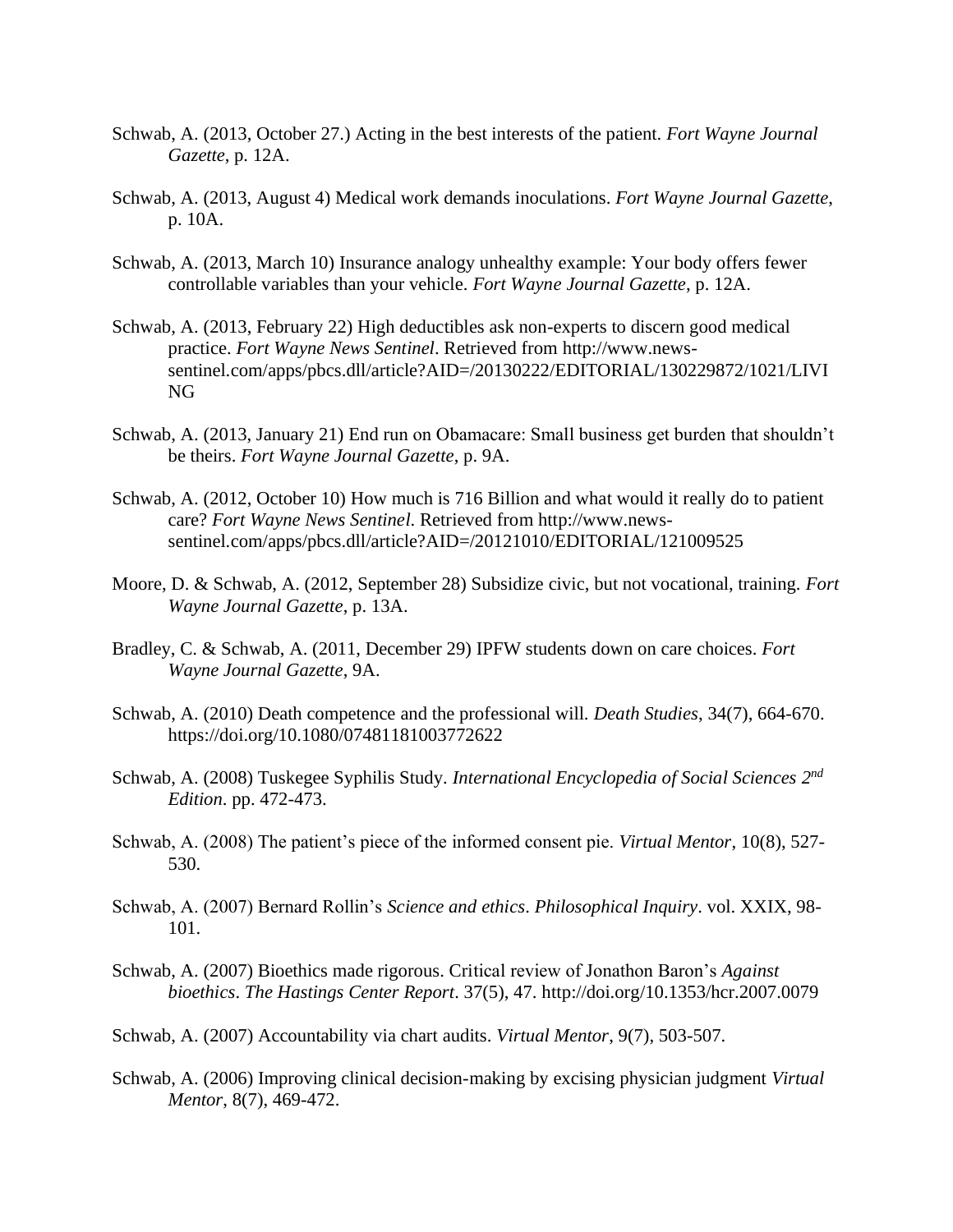- Schwab, A. (2006) Street credibility and the division of labor in bioethics. *Virtual Mentor*, 8(2), 101-104.
- Schwab, A. (2005) To the editor: Would you know an undue inducement if you saw one? *American Journal of Bioethics*, 5(5), W17.
- Schwab, A. (2005) It's getting better all the time. *Virtual Mentor*, 7(10). Retrieved from http://journalofethics.ama-assn.org/2005/10/jdsc1-0510.html
- Schwab, A. (2005) Critical review of Hilde Lindemann Nelson's *Damaged identities, narrative repair*. *Hypatia* Retrieved from http://depts.washington.edu/hypatia/reviews/ schwab.shtml
- Schwab, A. (2004) Determining research through underdetermined treatment. *Virtual Mentor*, 6(11). Retrieved from http://journalofethics.ama-assn.org/2004/11/jdsc1-0411.html
- Schwab, A. (2004) Ethical issues in the application and prescription of CNS interventions. *Virtual Mentor*, 6(8). Retrieved from http://journalofethics.ama-assn.org/2004/08/jdsc1- 0408.html

#### **Conference Presentations and Other Talks (Sole Presenter unless otherwise noted)**

- Schwab A. (2019, October 11) Ethics and Morals: An Ungrounded, Functional, and Risky Distinction Twenty-first Annual International Conference on Ethics Across the Curriculum. Villanova University, PA.
- Schwab A. (2019, March 1) Strategies for Addressing Severable and Systemic Conflicts of Interest. Association for Practical and Professional Ethics Twenty-eighth Annual Conference. Baltimore, MD.
- Schwab A. (2018, October 11) Starting from scratch: Notes on the first year of integrating ethics into a mechanical engineering senior seminar. Twentieth Annual International Conference, Society for Ethics Across the Curriculum. Rochester, NY.
- Schwab A. (2018, March 3) Making good judgments about conflicts of interest. Twenty-seventh Annual Conference of the Association for Practical and Professional Ethics. Chicago, IL.
- Schwab, A. (2017, October 11) What does it mean to be a professional in medicine and bioethics. Webinar for Clarkson University/Mt Sinai School of Medicine Bioethics Program. Available at: https://youtu.be/7MFWDqXDqS4
- Schwab, A. (2017) Reproducing epistemic humility. Presented at the 7th Annual Philosophy of Medicine Roundtable, University of Toronto, Toronto, ON, Canada.
- Schwab, A. (2017) Re-thinking conflicts of interest: Distinguishing the severable from the systemic. Presented at the 5th Annual Meeting of the Academy for Professionalism in Health Care, Chicago, IL.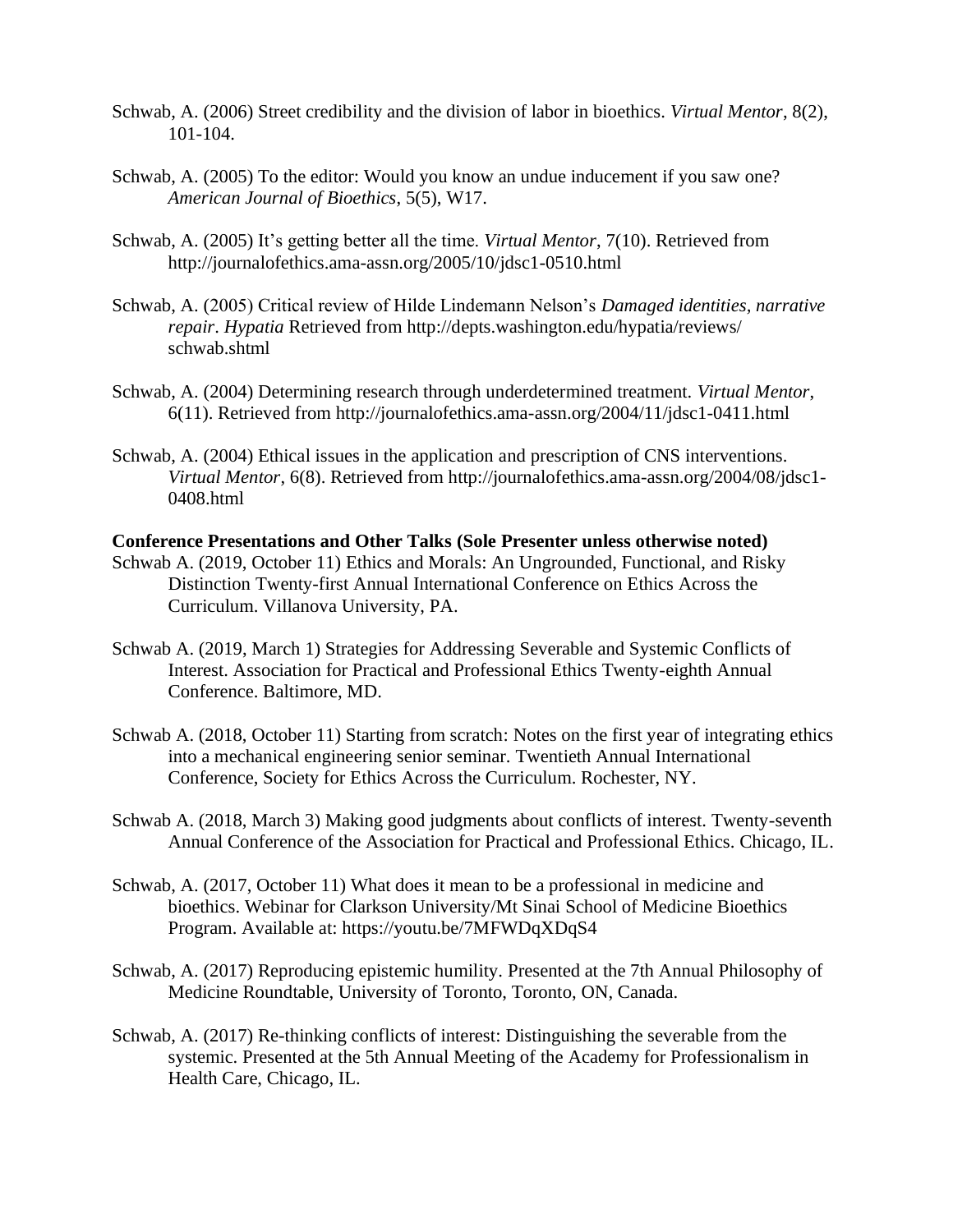- Schwab, A. (2017) Re-thinking conflicts of interest: Distinguishing the severable from the systemic. Presented at the Annual Meeting of the Association of Practical and Professional Ethics, Dallas, TX.
- Schwab, A. (2016) The reproducibility of epistemic humility. Presented at the Annual Medical Humanities Conference, Western Michigan University, Kalamazoo, MI.
- Schwab, A. (2015) The limits of professional health care ethics consultation. Presented at the Annual Meeting of the American Society of Bioethics and Humanities, Houston, TX.
- Schwab, A. (2015) The limits of professional bioethics. Presented at the 11th Annual International Conference on Clinical Ethics Consultation. Mt. Sinai School of Medicine, New York, NY.
- Perlman, D., Philpott-Jones, S., & Schwab, A. (2015) What the frak? Medical, research & military ethics issues in Battlestar Galactica. Presented at the 15<sup>th</sup> Annual Popular Culture Association/American Culture Association Conference, New Orleans, LA.
- Schwab, A. (2015) Poster. Rethinking conflicts of interest. Annual Meeting of the American Society of Bioethics and Humanities, Houston, TX.
- Schwab, A. (2014) Clinical ethinomics. Presented at the Annual Medical Humanities Conference, Western Michigan University, Kalamazoo, MI.
- Schwab, A. (2014) Respondent. The cognitive limits of ethics. Human Rights Conference, IPFW, Fort Wayne, IN.
- Schwab, A. (2014) Commentator. A selfish kind of empathy. Indiana Philosophical Association, Butler University, Indianapolis, IN.
- Schwab, A. (2013) Empirical clinical ethics: Heuristics, biases, and good clinical judgment. Presented at the Annual Medical Humanities Conference, Western Michigan University, Kalamazoo, MI.
- Schwab, A. (2013) The empirical ethicists: Heuristics, biases, and good clinical judgment. Presented at the Northwestern Feinberg School of Medicine.
- Schwab, A. (2012) Who's a professional. Presented at the Annual Meeting of the American Society of Bioethics and Humanities, Washington, D.C.
- Schwab, A. (2012) The human microbiome and intellectual property. Presented at the Human Microbiome Conference, Mt. Sinai School of Medicine, New York, NY.
- Schwab, A. (2012) The non-science of medicine. Presented at the Annual Medical Humanities Conference, Western Michigan University, Kalamazoo, MI.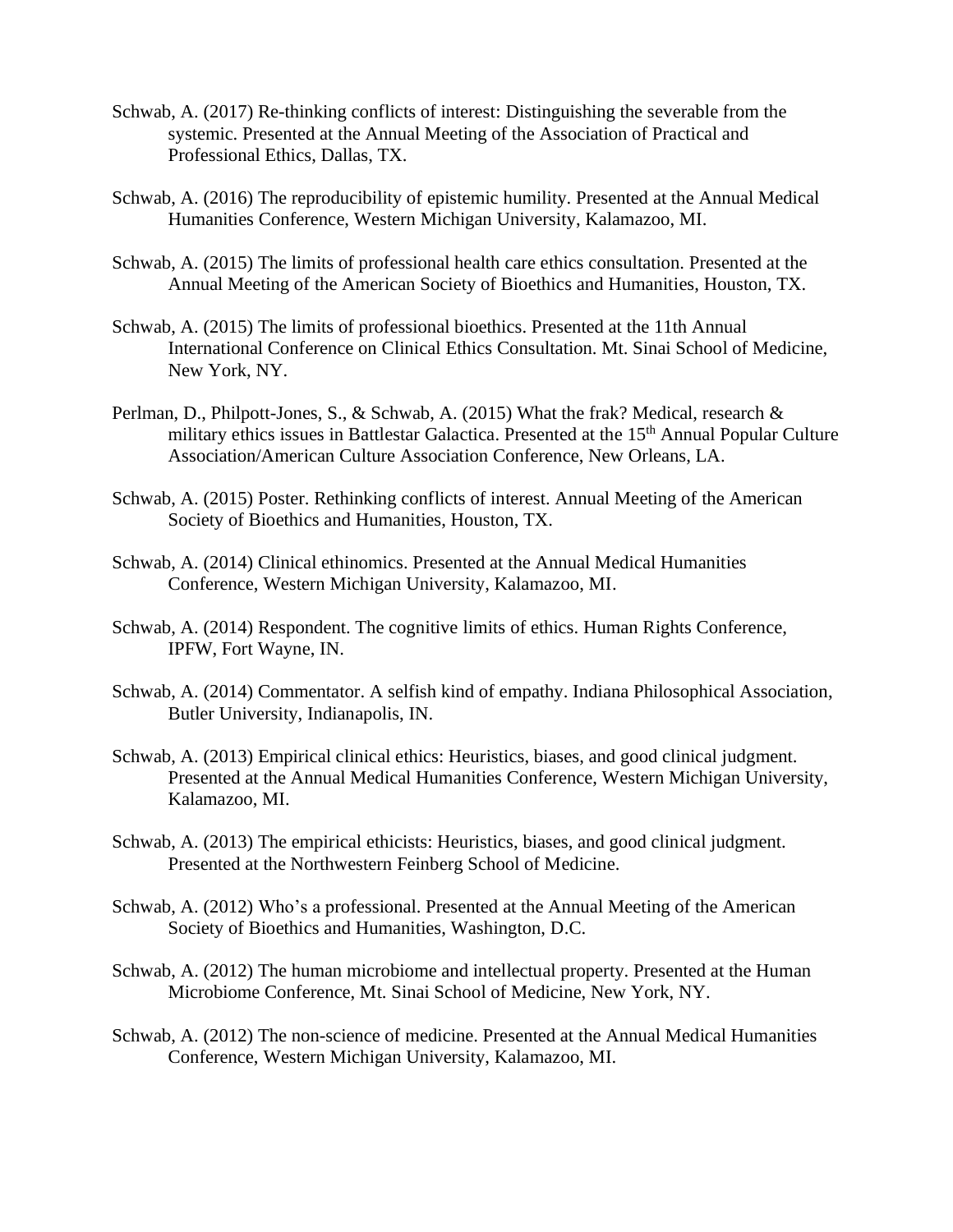- Schwab, A. (2012) Poster. Clarifying consent for the use of samples and information in biobank research. Ethical, Legal, and Social Issues in the Human Microbiome Project, Baylor University, Houston, TX.
- Frank, L., Gligorov, N., Philpott, S., & Schwab, A. (2011) Human microbiome research and transforming paradigms of health and disease: Ethical, legal and social implications of the Human Microbiome Project. Presented at the Annual Meeting of the American Society of Bioethics and Humanities Annual Meeting, Minneapolis, MN.
- Schwab, A. (2011) The professionalization of clinical ethics. Presented at the Annual Medical Humanities Conference, Western Michigan University, Kalamazoo, MI.
- Rhodes, R., Frank, L., Gligorov, N. & Schwab, A. (2011) Human microbiome research and the social fabric. Presented at the Ethical Legal and Social Implications (ELSI) Congress: Exploring the ELSI Universe University of North Carolina, Chapel Hill, NC.
- Rhodes, R., Frank, L., Gligorov, N., & Schwab, A. (2010) Poster. Human microbiome research and the social fabric. Human Microbiome Research Conference, St. Louis, MO.
- Schwab, A. (2009) Translating epistemic categories into ethical responsibilities. Presented at the Annual Meeting of the American Society of Bioethics and Humanities, Washington, D.C.
- Schwab, A. (2009) Epistemic humility and medical practice: Improving outputs by improving inputs. Presented at the Mt. Sinai-Oxford Consortium on Bioethics, Mt. Sinai School of Medicine, New York, NY.
- Fitzpatrick, S., Satin, D., & Schwab, A. (2008) The meaning of translation: Implications of translational research for the future of medical research and clinical practice. Presented at the Annual Meeting of the American Society of Bioethics and Humanities, Cleveland, OH.
- Schwab, A. (2007) A call to systematically evaluate medical devices. Presented at the 4th International Conference on Ethical Issues in Biomedical Engineering, SUNY Downstate, Brooklyn, NY.
- Schwab, A. (2006) Ethical Decisions about International Research. Presented at the International Humanist and Ethical Union Conference, United Nations, New York, NY.
- Schwab, A. (2006) Fiduciary Obligations in Medical Research. Invited Talk at University of Chicago's Health Law Institute and Center for the Study of Race and Bioethics, Chicago, IL.
- Green, S., Whitlen, R., & Schwab, A. (2005) Panel. Thomas May's funding agendas: Has bioterrorism defense been over-prioritized? Presented at the American Medical Association, Chicago, IL.
- Schwab, A. (2005) Credentialing bioethics. Presented at the ASBH Spring Meeting, Schenectady, NY.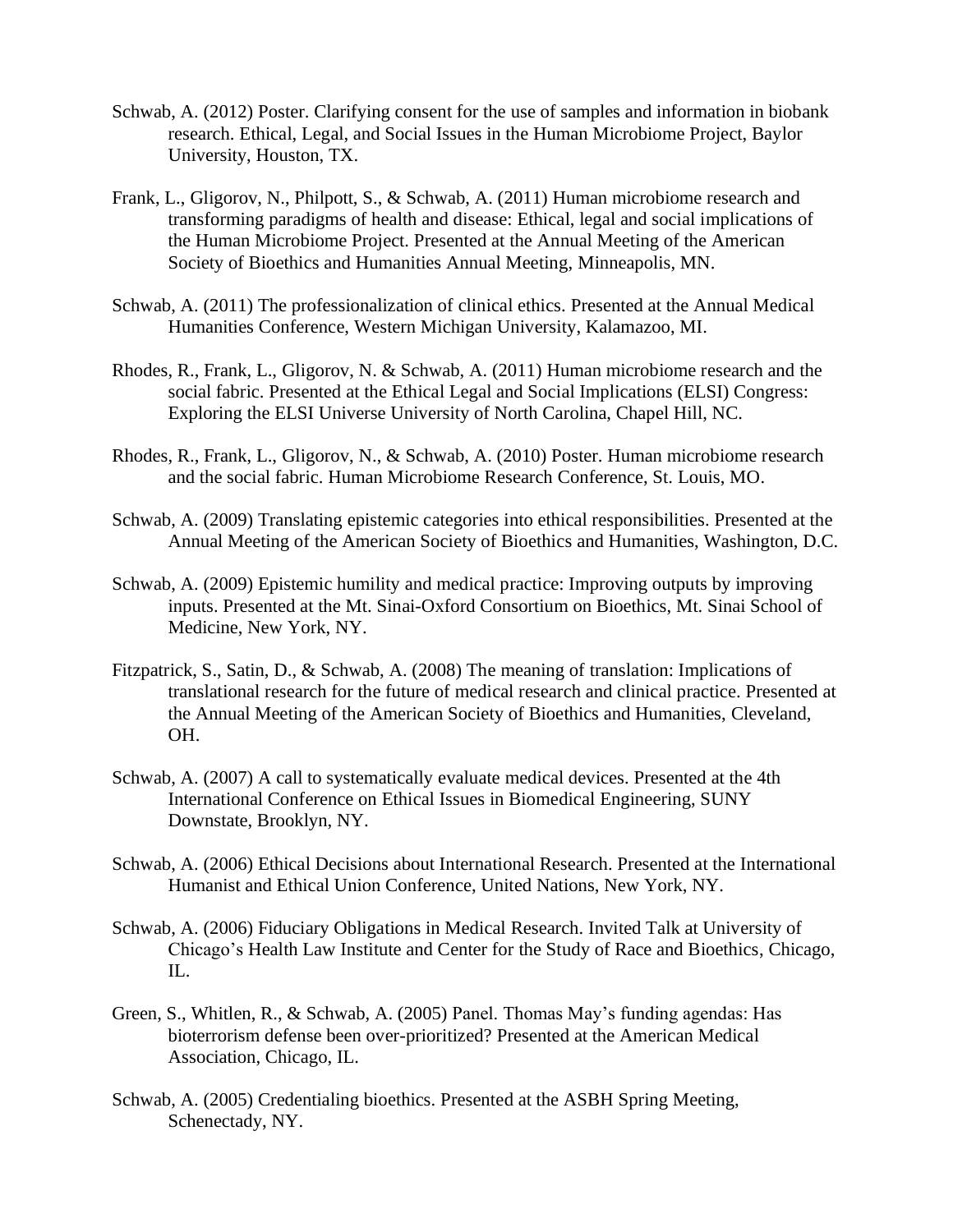- Schwab, A. (2002) Community and principles of justice in reflective equilibrium. Presented at the Radical Philosophers Association, Providence, RI.
- Schwab, A. (2002) Autonomy (power and knowledge) in the nursing home. Presented at the Joint Conference of the American Society on Aging and National Council on the Aging, Denver, CO.

Schwab, A. (2002) Just health? Presented at the Mid-South Conference, Memphis, TN.

## **Public Talks**

Quoted in "Carmel mayor's promotion of coronavirus testing lab Aria Diagnostics raises concerns" April 27, 2020 *Indianapolis Star* https://www.indystar.com/story/news/local/hamiltoncounty/carmel/2020/04/27/coronavirus-indiana-carmel-mayor-jim-brainard-encouraging-peopleget-tested-aria-diagnostics/5156501002/

Quoted in "Lawmaker wants to deregulate wetlands. Her family once was cited for bulldozing them." February 17, 2020 *Indianapolis Star*  https://www.indystar.com/story/news/politics/2020/02/17/indiana-sen-victoria-spartz-billderegulate-wetlands-raises-eyebrows/4564178002/

Quoted in "Key witness in impeachment hearing has indirect tie to Fort Wayne project" November 20, 2019. WPTA 21 ABC Retrieved from https://wpta21.com/2019/11/20/key-witness-in-impeachment-hearing-has-indirect-tie-to-fortwayne-project/

Quoted in "The War on Pineapples" August 11, 2019. *Fort Wayne Journal Gazette* Retrieved from https://www.journalgazette.net/opinion/editorials/20190811/the-war-on-pineapple

Quoted in "Westfield mayor pushed for Grand Junction Plaza project. His two sons profited from the deal." July 11, 2019. *Indianapolis Star* Retrieved from https://www.indystar.com/story/news/local/hamilton-county/westfield/2019/07/11/westfieldpurchased-property-westfield-mayor-andy-cook-sons-grand-junction-plaza/1260118001/

Quoted in "Casino company turned to state lawmaker for title work. He voted for massive gaming bill." May 2, 2019. *Indianapolis Star* Retrieved from https://www.indystar.com/story/news/politics/2019/05/02/indiana-casino-spectacleentertainment-turned-lawmaker-title-work-he-voted-gaming-bill/3620137002/

Quoted in "Carmel clerk-treasurer alleges harassment by mayor; mayor says 2016 relationship was mutual" April 22, 2019. *Current in Carmel* Retrieved from http://www.youarecurrent.com/2019/04/22/carmel-clerk-treasurer-alleges-harassment-by-mayormayor-says-2016-relationship-was-mutual/

Quoted in "Indiana GOP chairman's stake in liquor stores raises conflict-of-interest fears" February 3, 2019. *Indianapolis Star* Retrieved from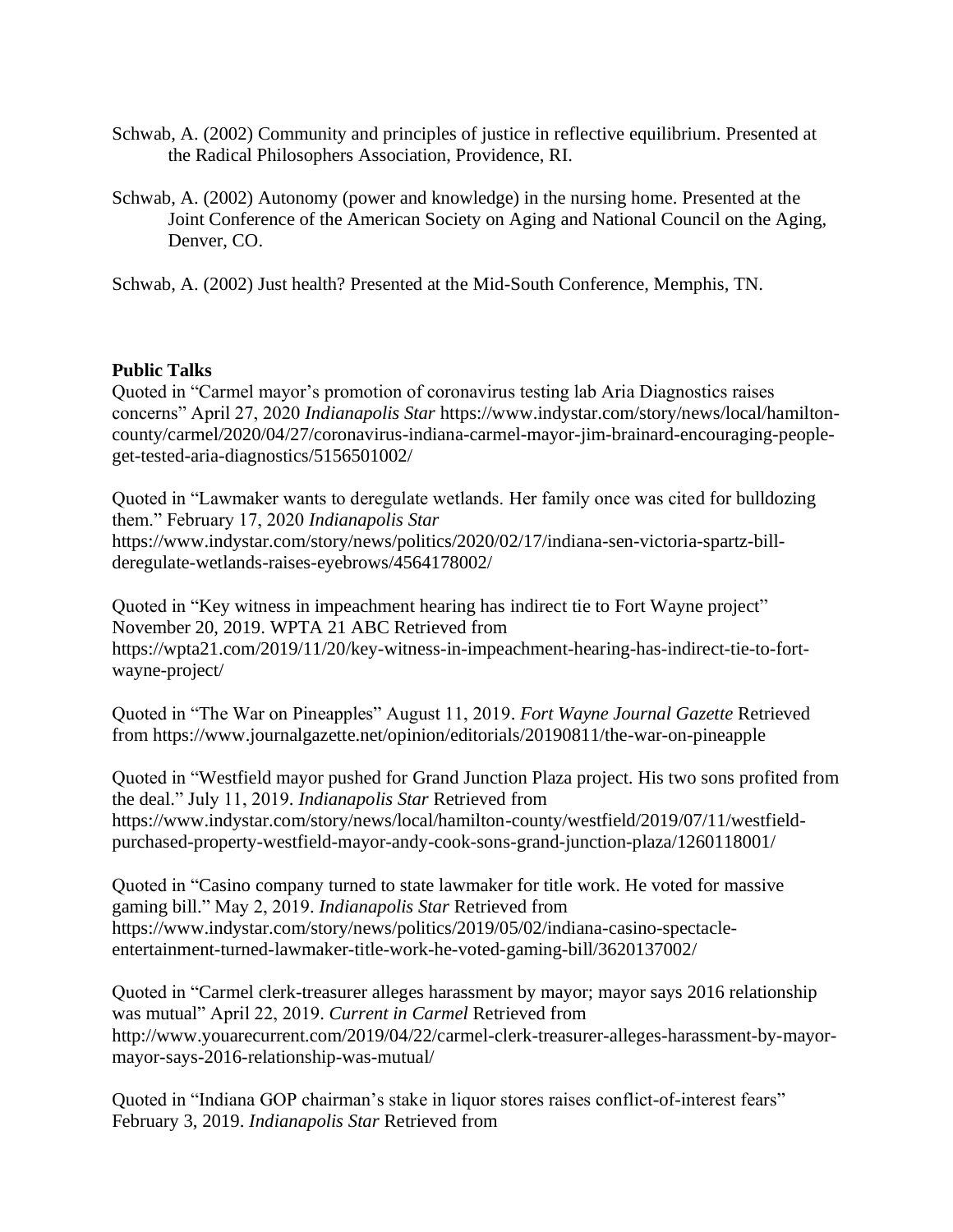https://www.indystar.com/story/news/politics/2019/02/03/where-can-you-buy-cold-beer-indianafears-deepen-wont-grocery-stores/2730802002/

Quoted in "A GOP lawmaker wants to repeal child labor laws in his state. He employs hundreds of minors." January 30, 2019. *Washington Post* Retrieved from https://www.washingtonpost.com/politics/2019/01/30/gop-lawmaker-wants-repeal-child-laborlaws-his-state-he-employs-hundreds-minors/

Quoted in "Officials: Pricing move a first step" January 11, 2019. *Fort Wayne Journal Gazette* Retrieved from https://www.journalgazette.net/news/local/20190111/officials-pricing-move-afirst-step

Quoted in "California lobbyist fights for his daughter, with Legislature's help" August 12, 2018. *CAL Matters* Retrieved from https://calmatters.org/health/2018/08/lobbyist-obtains-funding-forrare-disorder/

Quoted in "Detective on Tinsley case happy with arrest" July 22, 2018. *Fort Wayne Journal Gazette* Retrieved from http://www.journalgazette.net/news/local/courts/20180722/detectiveson-tinsley-case-happy-with-arrest

Quoted in "Testy trustee race featured at forum" May 4, 2018. *Fort Wayne Journal Gazette*. Retrieved from http://www.journalgazette.net/news/local/20180504/testy-trustee-race-featuredat-forum

Quoted in "Logging Bill Sparks Debate Over Property Rights, Natural Resources" February 2, 2018. *Indiana Public Media* Retrieved from https://indianapublicmedia.org/news/logging-billsparks-debate-property-rights-natural-resources-139587.php

Quoted in "Hoosier Health Sign-up Stead" December 27, 2017. *Fort Wayne Journal Gazette*. Retrieved from http://www.journalgazette.net/news/local/indiana/20171227/hoosiers-healthsign-ups-steady

Quoted in "Ford's vending machine tax bill raises conflict question" February 18, 2017. *Terre Haute Tribune*. Retrieved from http://www.tribstar.com/news/local\_news/ford-s-vendingmachine-tax-bill-raises-conflict-question/article\_9ce606e1-3c7d-521a-9934-38a1e4174b06.html

Quoted in "Why We Shouldn't Be Surprised Kids Can't Tell Fake News From Real News" November 30, 2016. *GOOD*. Retrieved from https://www.good.is/articles/no-surprise-kids-fakenews-real-news

Panelist. Being Mortal Viewing and Discussion of Advance Care Planning. Lutheran Hospital November 1, 2, 3, and 8, 2016.

Making Good Calls: Recognizing Conflicts of Interest and Ethical Dilemmas. Annual Meeting of the Healthcare Hospitality Network, Inc. September 20, 2016.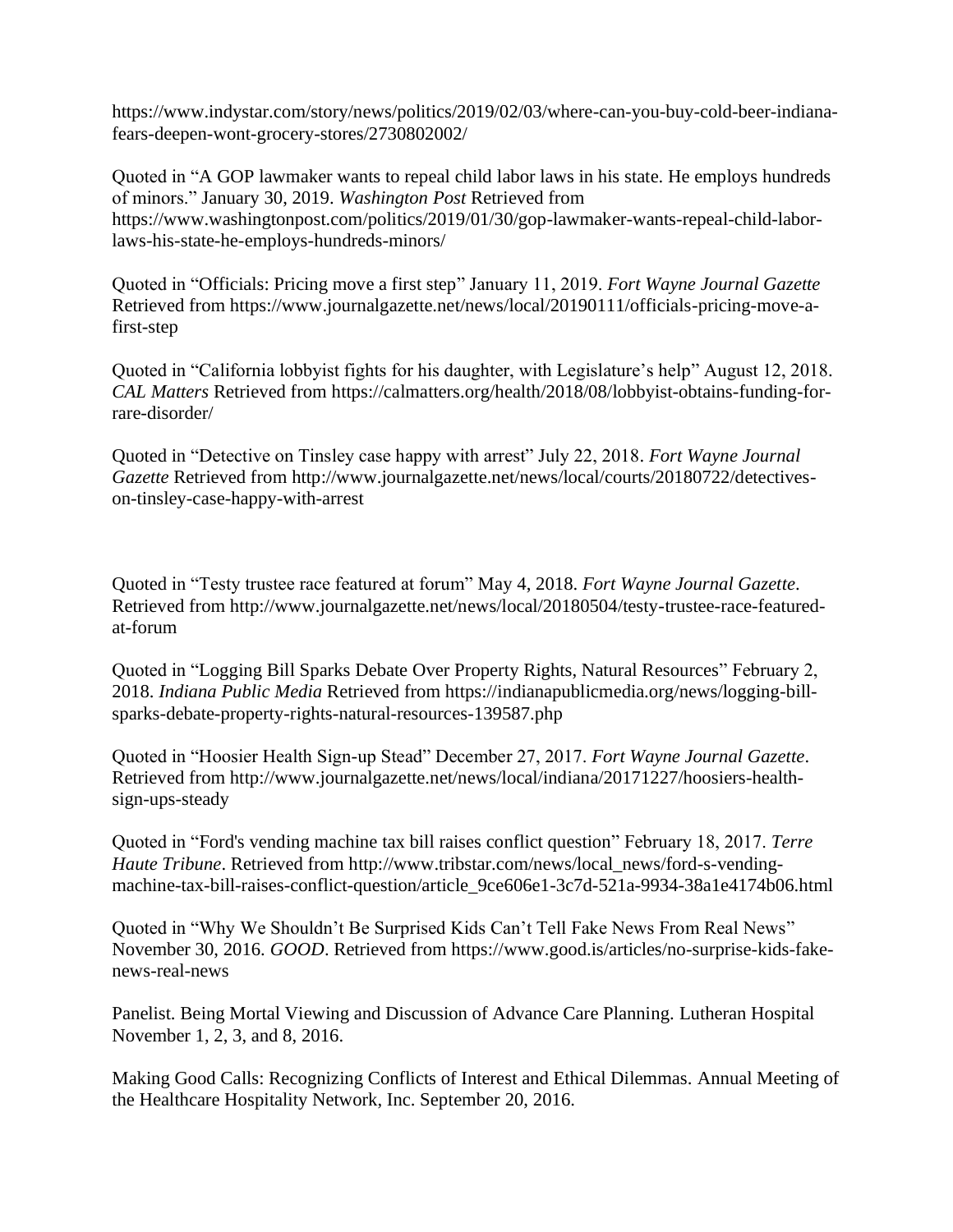Interviewed for 21Alive story on Overprescribing. May 6, 2016. No online version.

Quoted in "Needle plan minimizes social harms" March 6, 2016. *Fort Wayne Journal Gazette*. Retrieved from http://www.journalgazette.net/opinion/editorials/Needle-plan-minimizes-socialharms-11825900

Quoted in "A congested issue" January 10, 2016. *Fort Wayne Journal Gazette*. Retrieved from http://www.journalgazette.net/opinion/sunday-centerpiece/A-congested-issue-10797015

Advance Care Planning and End of Life Care, Friends of IPFW, October 29, 2015.

Panelist. A Life Ahead. PBS 39. Advance Directives. May 27, 2015. https://vimeo.com/129058593

Quoted in "Healthy Concern" March 8, 2015. *Fort Wayne Journal Gazette*. Retrieved from http://www.journalgazette.net/opinion/sunday-centerpiece/Healthy-concern-5408178

Quoted in "Pence: HIP 2.0 is true reform" January 29, 2015. *Fort Wayne Journal Gazette*. Retrieved from http://www.journalgazette.net/news/local/indiana/Pence--HIP-2-0-is-true-reform-4731294

Interviewed in Brittany Maynard and the Right to Die segment. November 2, 2014. WANE (CBS) Fort Wayne. Retrieved from http://wane.com/2014/11/03/woman-ends-own-life-sparksnational-debate/

Interviewed in Brittany Maynard and the Right to Die. November 2, 2014. 21Alive (ABC) Fort Wayne. Retrieved from http://www.21alive.com/news/top-news/Death-With-Dignity-Advocate-Brittany-Maynard-Dies-At-29-281250781.html

Quoted in "Brittany Maynard, right-to-die advocate, ends her life" November 2, 2014. Associated Press Story. Retrieved from http://www.usatoday.com/story/news/nationnow/2014/11/02/brittany-maynard-/18390069/

Clinical Ethinomics. Anthropology Club, IPFW. October 22, 2014.

Panelist. Understanding POST. Meeting of the Case Manager Society of America, Allen County Public Library. October 9, 2014.

Guest Lecture. Ethical, Legal, and Social Issues in the Microbiome. IPFW. October 3, 2014

Ethics of the Medical School Interview. American Medical Students Association. IPFW. September 24, 2014.

Panelist. Understanding POST. Lutheran Hospital. September 17, 2014.

Conscientious Objection and Moral Distress. Lutheran Life Villages and IPFW Division of Continuing Studies. September 11, 2014.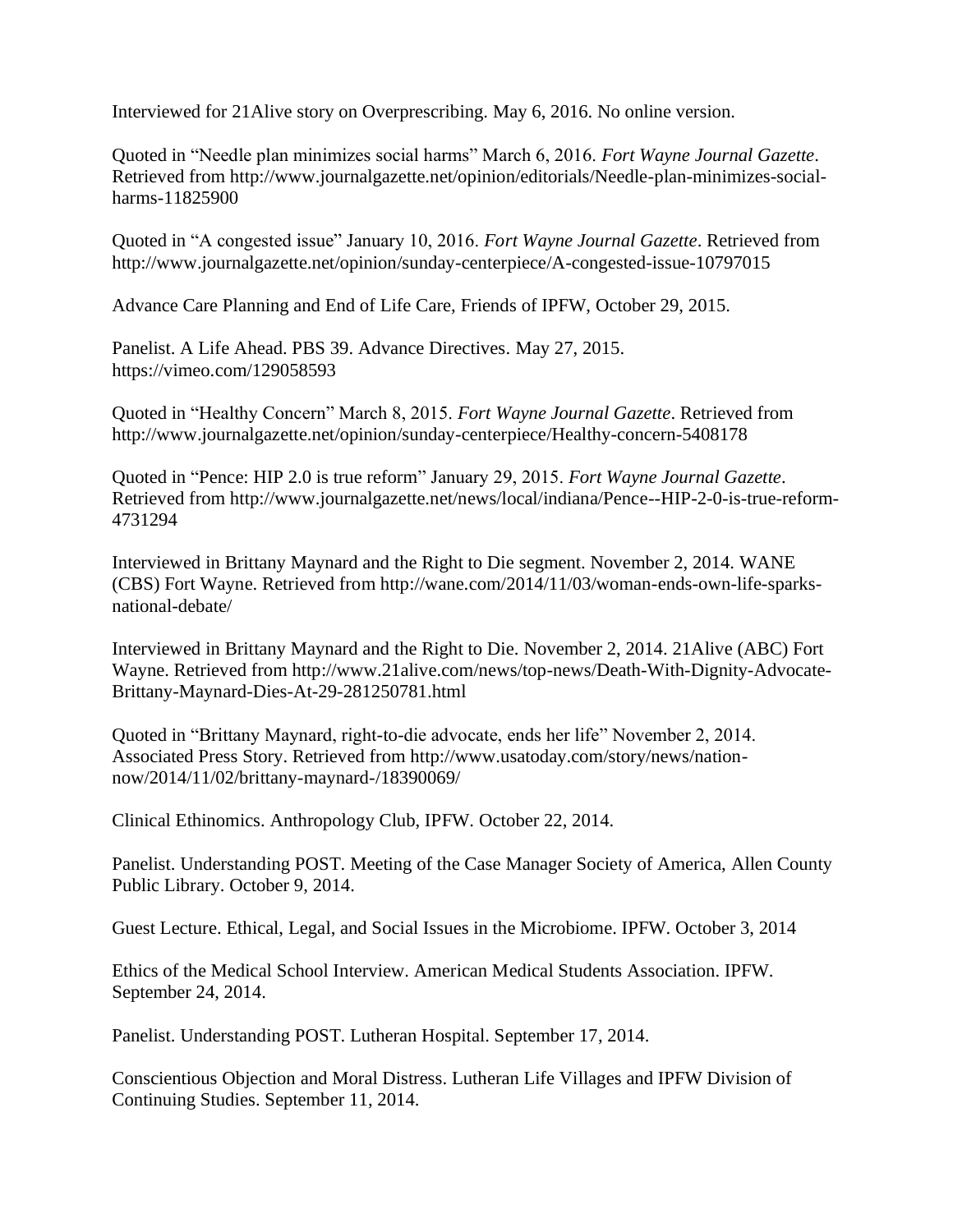Panelist. Indiana and POST (Physician Order for the Scope of Treatment) Aging and In-Home Services, June 24, 2014.

Ethics in the Twilight of Life. Rewire! Refire! Reboot! IPFW Alumni Center, April 25, 2014.

Panelist. Understanding Obamacare. Allen County Public Library. January 19, 2014.

Co-presenter (Keith Huffman). What POST means for Caregivers. Aging and In-Home Services. November 20, 2013.

Panelist. Ethics and Internal Auditors. Forum sponsored by the Fort Wayne Chapter of the Institute of Internal Auditors. November 15, 2013.

Co-presenter (w/ Keith Huffman). What POST means for Caregivers. Aging and In-Home Services. November 20, 2013.

Quoted in Fort Wayne Journal Gazette Editorial regarding Obamacare, November 15, 2013.

Panelist. What Obamacare means for Hoosiers. First Presbyterian Church. November 14, 2013.

Quoted in Fort Wayne Journal Gazette Editorial regarding Hunter removed from life support, November 8, 2013.

What POST means for Physicians. Parkview Whitley Hospital. November 5, 2013.

Genetics, Property, and Diagnostic Testing: The Changing Landscape of Our Code. Lutheran Hospital and St. Joseph Hospital Joint Ethics Committee Meeting, October 18, 2013.

Panelist. POST and what it means for Hoosiers. Midday Matters, NIPR. June 3, 2013.

Panelist. What Obamacare will mean for Hoosiers. Allen County Public Library. April 28, 2013.

Bioethics in the Hospital Setting, Parkview-Whitley Hospital Leadership Retreat, December 5, 2012.

The Non-Science of Medicine, Anthropology Club, IPFW, November 28, 2012.

Panelist, Preparing for End-of-Life Care, NIPR Midday Matters, Health 360, November 23, 2012.

Panelist, The Exchanges of Obamacare, NIPR Midday Matters, New Roundup, November 21, 2012.

Obamacare and You, Radiography Society, IPFW, November 13, 2012.

Panel Organizer and Moderator, Obamacare and You, sponsored by the Center for Applied Ethics, the Philosophy Department, and the College of Arts and Sciences, October 22, 2012.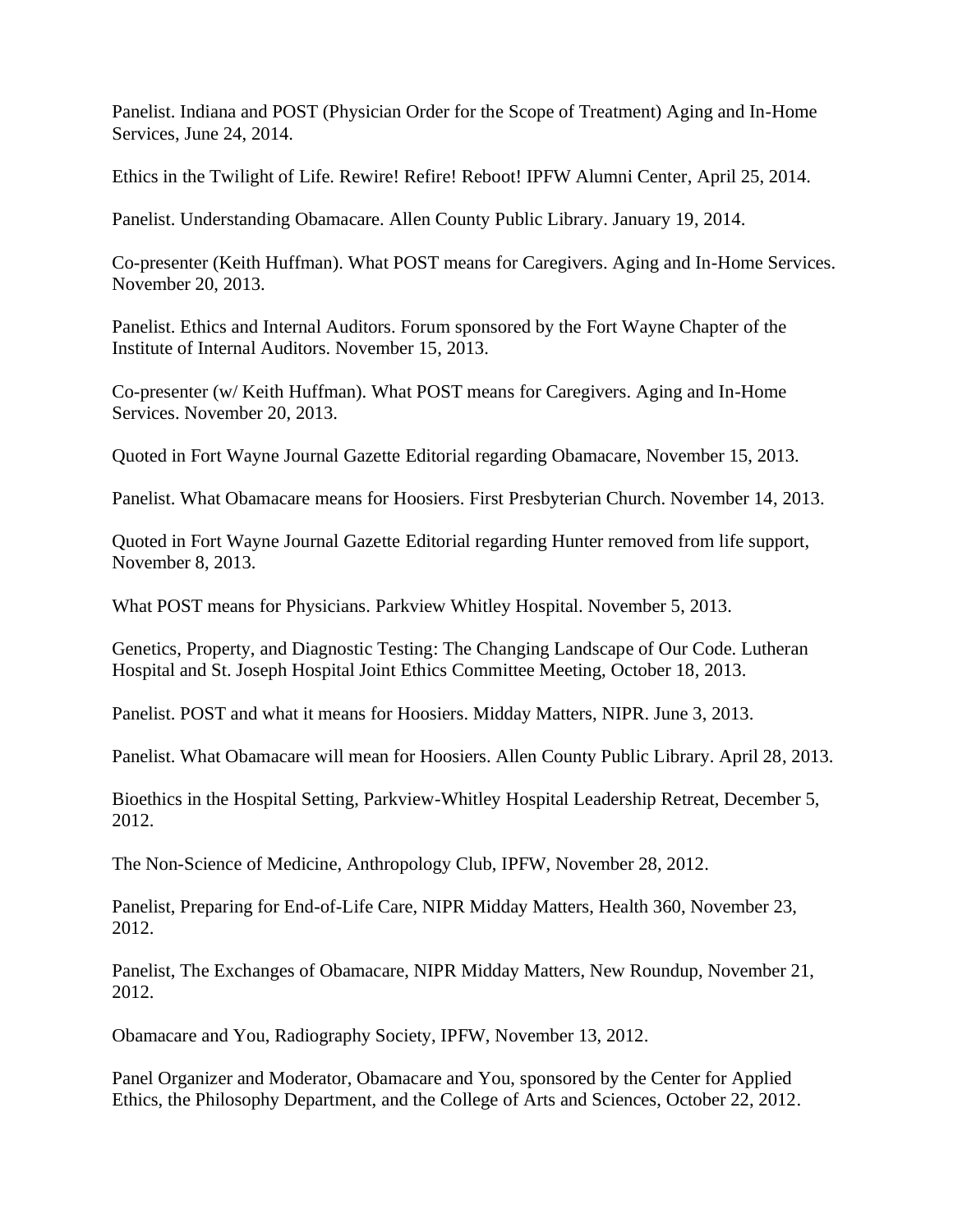Panelist, Affordable Care Act Roundtable, NIPR Midday Matters, News Roundup, July 16, 2012.

Presenter and Panelist, Ethics of Decision-Making at the Twilight of Life ProActive Elder Care Workshop, Walb Ballroom, IPFW, March 31, 2012.

Enhancing the Continuity of Care at the End of Life, Don Hall's Guesthouse, Fort Wayne, IN, March 22, 2012.

Panelist, The Healthcare Movie, Cinema Center, Fort Wayne, IN, February 26, 2012.

Facing Death Like a Professional, IPFW College of Arts and Sciences' First Mondays Series, February 6, 2012.

Presenter and Panelist, Ethics of Decision-Making at the Twilight of Life ProActive Elder Care Workshop, Walb Ballroom, IPFW, November 4, 2011.

Health Care Decision-Making: Understanding Doctors and Advance Directives, Parkview Seniors Group, July 28, 2011.

Panelist, NIPR Midday Matters, Health 360, Advance Directive and Medical Care, May 11, 2011.

Panelist, Surrogate Decision-Making at the End of Life, St. Joseph Hospital, April 15, 2011.

Military Ethics, Philosophy Club, IPFW, April 13, 2011.

Guest Lecture, The Moral Case for Health Reform, IPFW, April 12, 2011.

Ethical Issues in Clinical Decision-Making, St. Joseph Hospital, March 18, 2011.

The Moral Basis of Health Care Reform, Brooklyn College Philosophy Society, November 24, 2009.

Research Ethics: the IRB and Beyond. Luncheon Roundtable at Faculty Day, Brooklyn College, May 10, 2008.

Should You Trust Your Doctor? Investigating the Intersection of Epistemology and Bioethics, Brooklyn College Philosophy Society, November 16, 2006.

## **REVIEWER**

- 2019: Annual Meeting of the Association for Practical and Professional Ethics
- 2019: *Clinical Chemistry*
- 2019: *Business and Professional Ethics Journal*
- 2018: Annual Meeting of the Association for Practical and Professional Ethics
- 2018: Research Ethics, ASBH National Meeting
- 2017: *BMC Medical Ethics*
- 2016: Clinical Ethics, ASBH National Meeting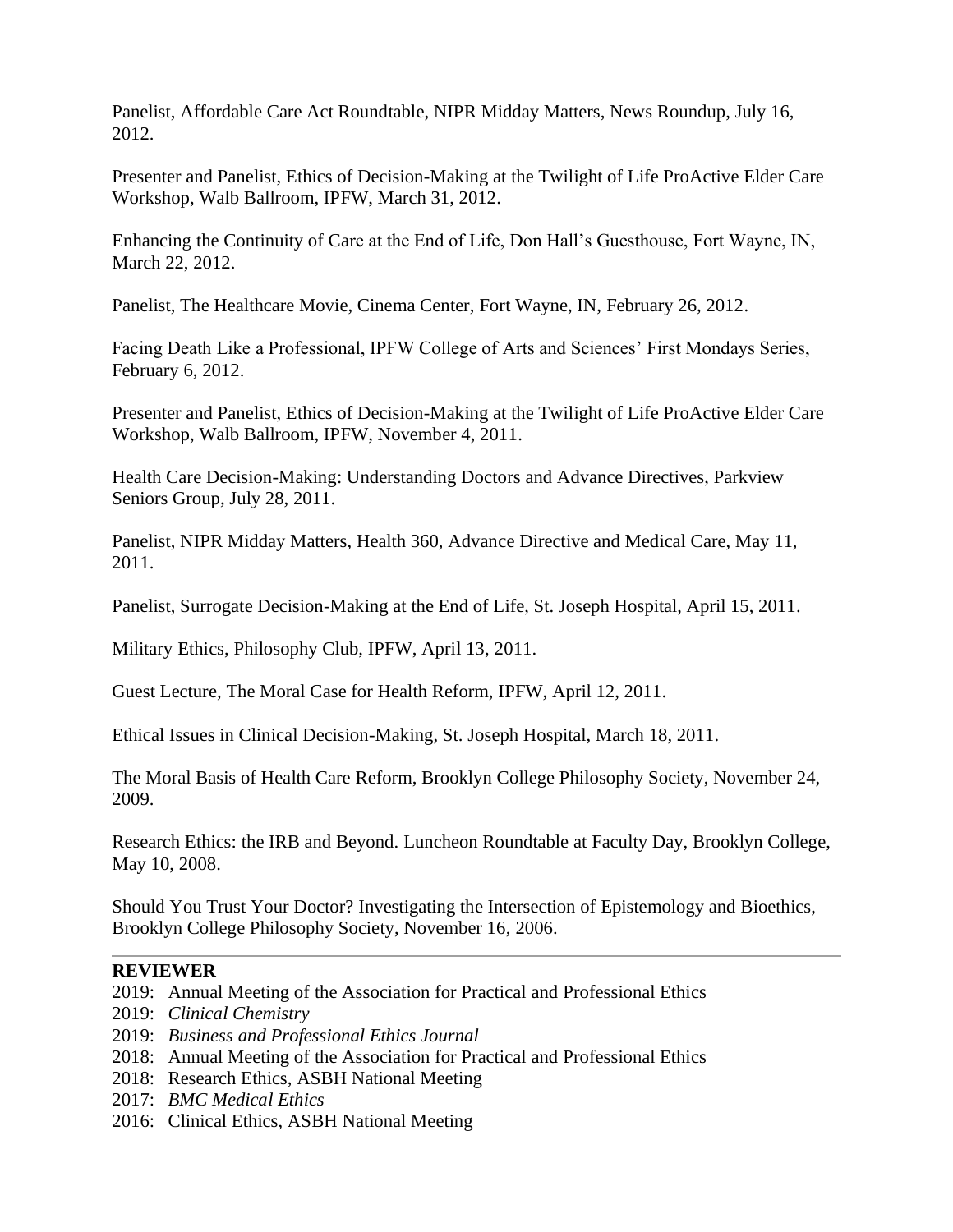- 2015: Indiana Philosophical Association
- 2015: Research Ethics, ASBH National Meeting
- 2015: Manuscript Review, Neuroethics and the Scientific Revision of Common Sense
- 2015: Clinical Ethics, ASBH National Meeting
- 2014: Indiana Philosophical Association Annual Conference (2 papers)
- 2014: Empirical Research, ASBH National Meeting
- 2013: *American Journal of Bioethics*
- 2013: *Social Epistemology*
- 2013: Research Ethics, ASBH National Meeting
- 2012: *Journal of Value Inquiry*
- 2012: Research Ethics, ASBH National Meeting
- 2011: *Journal of Value Inquiry*
- 2011: Research Ethics, ASBH National Meeting
- 2010: *Journal of Value Inquiry*
- 2009: *John Conley Ethics Essay Contest for Medical Students*
- 2009: *International Journal of Feminist Approaches to Bioethics*
- 2009: *Journal of Value Inquiry*
- 2008: *Journal of Value Inquiry*
- 2007: *Journal of Long-Term Effects of Medical Implants*
- 2006: *Canadian Medical Association Journal*

# **COURSES TAUGHT**

*Administrative Ethics in the Public Sector Medical Ethics Ethics Ethics and Medical Experimentation Business Ethics Clinical Literature and Medical Ethics Foundations of Professional Ethics Foundations of Ethical Theory Ethics in Dentistry Philosophy of Human Nature*

## **PROFESSIONAL SERVICE**

|            | 2016-present: Member, Aging and In-Home Services Board                            |
|------------|-----------------------------------------------------------------------------------|
| 2015-2017: | Co-Director, Gerontology Program, IPFW                                            |
| 2014-2015: | Member and COAS representative, Advisory Board, Gerontology Certificate           |
|            | Program                                                                           |
|            | 2014-present: Chair, Allen County Ethics Commission                               |
|            | 2013-present: Chair, Northeast Indiana Coalition for Advance Care Planning (NICA) |
|            | 2013-present: Member, Defining Professionalism Working Group, APHC                |
|            | 2013-present: Chair, Philosophy of Medicine Affinity Group, ASBH                  |
|            | 2011-present: Program Director, Minor in Professional and Applied Ethics, IPFW    |
| 2011-2015: | Advisory Board, Center for Applied Ethics, IPFW                                   |
|            | 2013-present: IPFW IRB Liaison                                                    |
| 2013-2014: | Member, Allen County Ethics Commission                                            |
| 2013:      | Co-Chair, COAS Honors Banquet Committee, IPFW                                     |